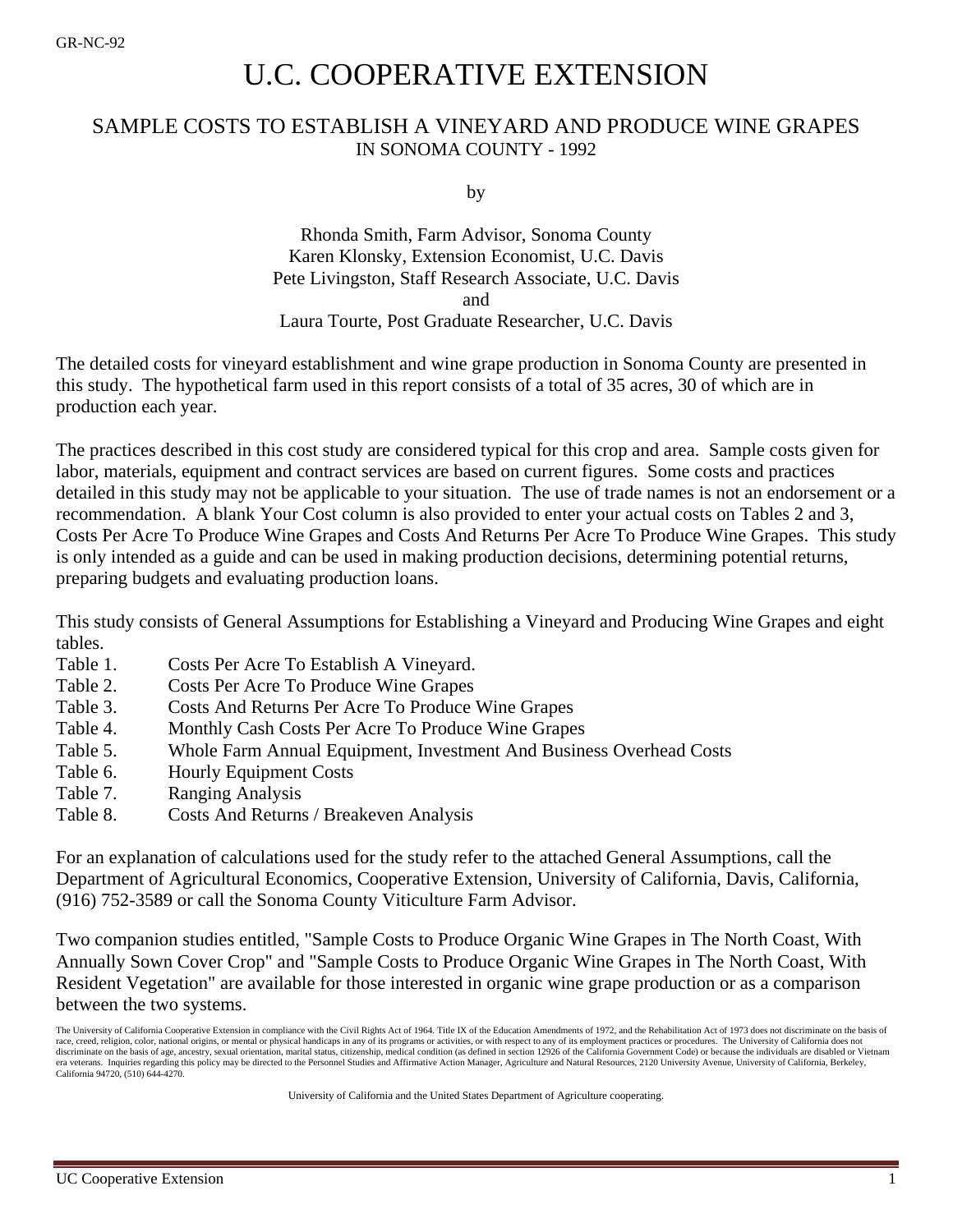#### GENERAL ASSUMPTIONS FOR ESTABLISHING A VINEYARD AND PRODUCING WINE GRAPES Sonoma County - 1992 U.C. Cooperative Extension

The following is a description of some general assumptions pertaining to sample costs of vineyard establishment and wine grape production in Sonoma County. The costs are based on typical practices used by many growers in this county, some of which may not be used during every production year. These costs are represented on an annual per acre basis. The use of trade names in this report does not constitute an endorsement or recommendation nor is any criticism implied by omission of other similar products by the University of California.

#### 1. LAND:

The vineyard is owned and not leased. It is managed and operated by the owner except where noted. The vineyard is located on a valley floor with very deep, well drained soil. Land is valued at \$15,000 per acre. The farm is comprised of 35 acres, 30 of which are planted with wine grapes. The other 5 acres are used for the farmstead, roads, reservoir and well. Since only 30 of the 35 total acres are in production, the land value per vineyard acre is shown as \$17,500. Land is not depreciated.

#### 2. VINEYARD CONVERSION:

The land used in this study is assumed to have an existing vineyard on it. The existing grapevines will be removed following the land purchase. After the vines have been removed and burned, the land will be ripped 3 times to a depth of 5 feet by a custom tillage company. The 30 acres used for the vineyard are then fumigated and tarped. This is done under contract by a fumigation company. The reservoir for frost protection will be excavated at this time. The well from the previous vineyard will be refurbished and a new pump and motor will be installed along with the drip irrigation system and the overhead sprinkler frost protection system, before the vineyard is planted.

#### 3. VINES:

Bench grafts of a certified chardonnay clone on a phylloxera resistant rootstock are planted on a 7' x 11' spacing with 566 vines per acre during the first year. In the second year, 2% or 11 vines per acre will be replanted. Vines will be trained to a bilateral cordon at 36 inches and spur pruned. The grapevines are expected to become mature in 3 years and then be productive for an additional 22 years.

#### 4. TRELLIS SYSTEM:

The trellis system is designed to support a bilateral cordon trained and spur pruned vineyard. The trellis system in this study utilizes tomato stakes, metal stakes for the sprinkler system and in-line lodgepole posts. A permanent cordon wire is attached to all stakes and posts and 2 pair of movable wires are hung on J nails attached to the lodgepoles. The trellis system is installed during the first 2 years of the vineyard establishment and is detailed as follows.

First Year: After the previous vineyard has been removed and the ground has been ripped and fumigated, sugar beet lime is applied at rate of 10 tons per acre and incorporated by discing. The entire vineyard is then laid out and the row ends and stake location within the rows are marked. Both the drip irrigation and frost protection systems are installed. Eight foot roll formed metal stakes are set at each sprinkler riser location and 4' tomato stakes are pounded into the ground where remaining grapevines are to be planted. Initially drip irrigation line is laid out on the ground along the vine row and turned on to make the ground soft for digging. After the holes are dug, the vines are then planted.

Second Year: The in-line lodgepoles and end posts are installed. The 4-5 inch diameter, 8 foot in-line posts are spaced 21 feet apart, but are not placed where a vine is sited. The end assembly consists of a 48 inch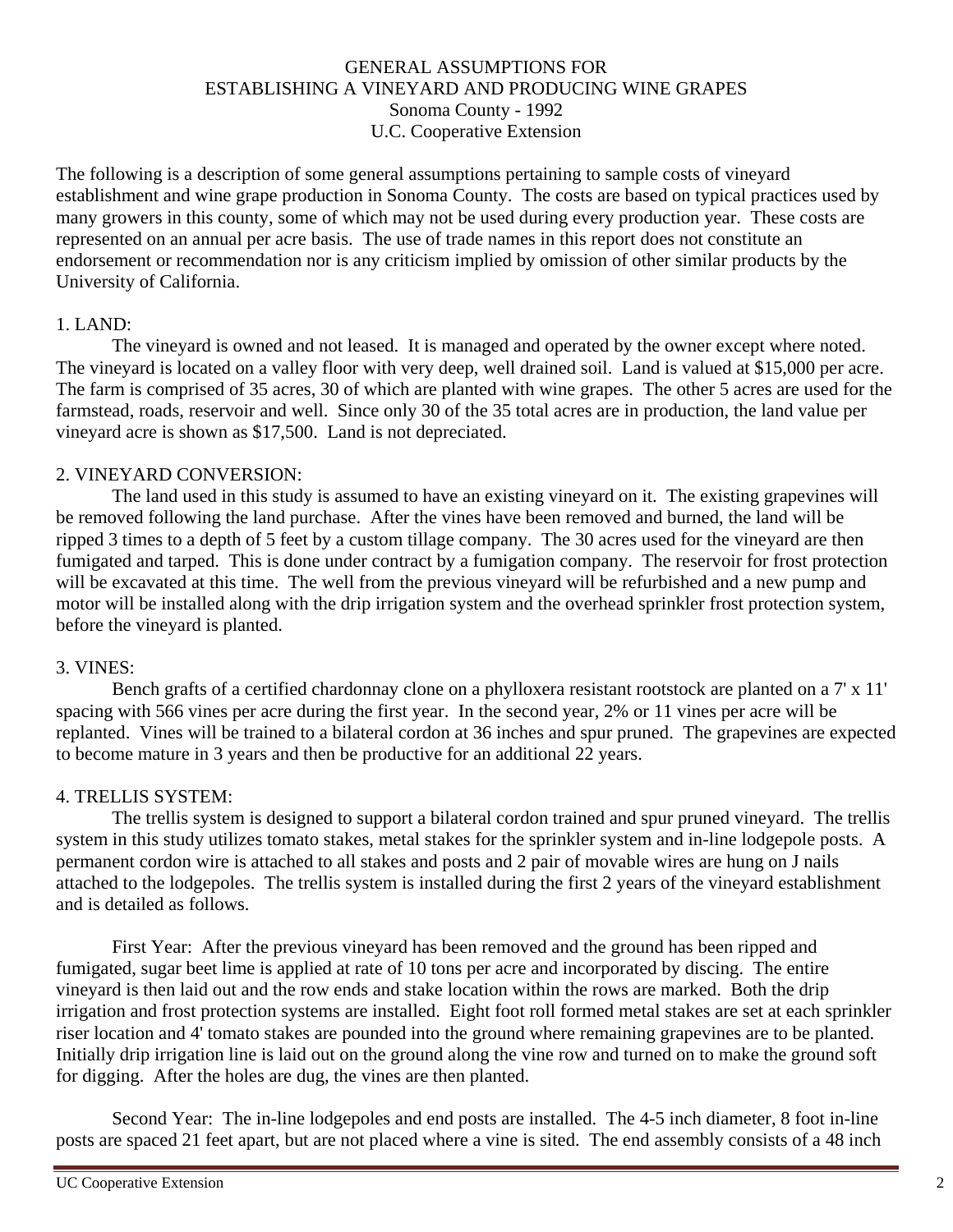long screw anchor with a 6 inch metal plate and a 6-7 inch diameter, 9 foot end post. Ten gauge anchor wires are strung from the screw anchor to the end post. A permanent, 12 gauge, high tensile, cordon wire is attached with a clamp to each tomato and metal stake. It is from this cordon wire that the drip irrigation line is suspended by short lengths of 14 gauge wire. A 14 gauge, high tensile wire is permanently attached to the tops of the in-line posts. Two pairs of movable, 14 gauge, high tensile wires are secured to each end post. J nails are tacked into the lodgepoles, above the cordon wire. The 4 movable wires are moved up the posts and held in position by these J nails.

#### 5. IRRIGATION SYSTEM:

Water for the drip irrigation system is pumped from a depth of 150 feet in a 200 foot well using a 10 horsepower (HP) pump. Pressure at the discharge head is 35 pounds per square inch (psi) and produces a flow of 125 gallons per minute (gpm). The well, 10 HP pump, filtration station, drip line, fertilizer injector system and the labor to install of these components is included in the irrigation system cost. The irrigation system has a 25 year lifespan. The drip irrigation system is installed before the grapevines are planted in the first year, but is not shown as a cash establishment cost. It is instead treated as an improvement to the property and therefore, an investment and can be found in Table 5 under Annual Investment Costs.

Pumping costs for irrigation water vary during the establishment years due to the total volume of water pumped and electrical rates, some of which are flat rate fees. Starting in the fourth year the irrigations begin in May and end in August. An additional postharvest irrigation of 3 acre inches occurs in October. Irrigation rates and pumped water costs for the establishment and production years are shown in Table A.

| ------- |          |           |           |
|---------|----------|-----------|-----------|
| Year    | Gal/Vine | Acft/Year | Cost/Acft |
|         | 300      | 0.51      | \$32.04   |
|         | 300      | 0.51      | \$32.04   |
|         | 200      | 0.34      | \$26.52   |
| 4+      | 100      | 0.17      | \$29.04   |

Table A.

## 6. FROST PROTECTION SYSTEM:

The frost protection system consists of a 12 acre foot reservoir, a 1500 gpm pump powered by a diesel engine, a permanent, underground pipeline and sprinklers. Water for frost protection is pumped from the well into the reservoir and stored there until needed. Though the frost protection system is installed during vineyard conversion and planting in the first year, it is not shown as a cash cost in vineyard establishment, but rather is considered as an improvement to the land. The cost for the frost protection system can be found in Table 5. under Annual Investment Costs. This system has an expected life of 25 years.

In this study, it is assumed that frost protection will be required for 6 hours per night for 6 nights in all years, except the first. Annual use of 9.9 acre feet of water for frost protection is presumed to occur throughout the life of the vineyard. In actual practice the amount of water used to protect the vineyard from frost will vary from year to year. The water for frost protection purposes costs \$17.40 per acre foot in addition to the cost of pumped irrigation water as shown in Table A. The cost difference between water used for irrigation and frost protection purposes, is due to the extra pumping of water required from the reservoir through the overhead sprinklers.

## 7. ESTABLISHMENT CULTURAL PRACTICES:

The removal of the old vineyard, the planting of the new one and installation of the trellis system occur during the first and second year of vineyard establishment and are described, in the Trellis System section. The practices described below represents only the hypothetical vineyard in this study. These are typical practices for many vineyards in Sonoma County, but may not be appropriate to your circumstance.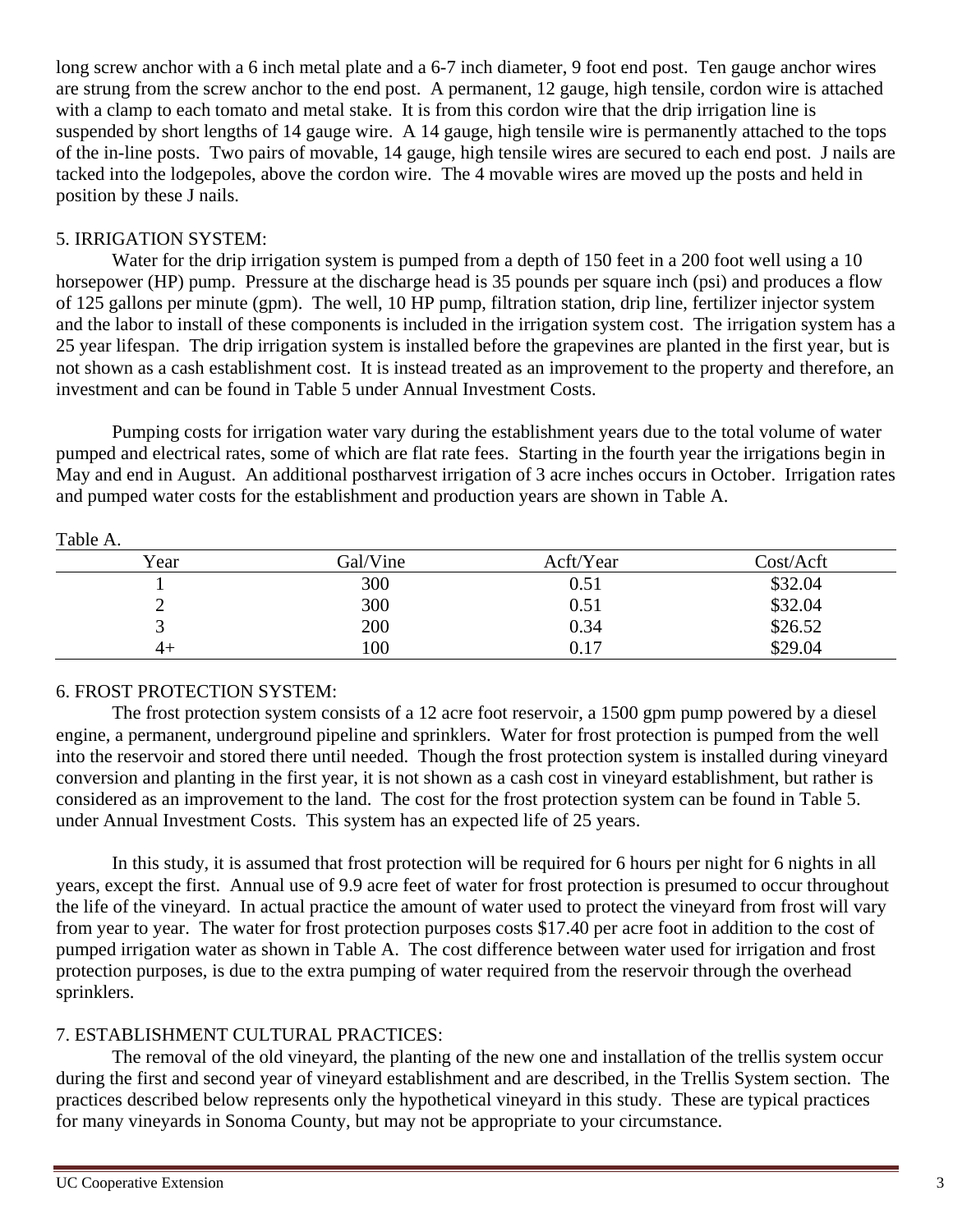A number of similar, but different cultural operations are performed during pruning, training vines and hand vine care operations. In the first year, the pruning operation starts by removing the dirt mounded over the vine and cutting off high rootstock roots. The vine is then pruned to a 2 bud spur, pulled over to the stake and secured. A milk carton is placed over the trunk for protection. All prunings are left in between the vine rows and are chopped by the tractor and mower.

The second year begins with training the vine and tying 1 shoot up the stake. The vine is topped and the lowest laterals are removed. During dormancy weaker vines are cut back while pruning. Any remaining lower laterals would also be pruned off and cordons cut back to the appropriate girth.

Training vines in the third year leads off by extending the cordons along the permanent cordon wire. Spur positions are selected at this time. Slower growing vines continue to be trained; however year 3 is the last year that the vines are trained in this study. Spur position selection may continue with this year's pruning operations. Canes from spurs are pruned appropriately.

After vines are trained, hand vine care activities such as shoot thinning and suckering trunks and cordons start in years 4 and 5. The number of hours per acre needed to prune declines from the previous year, but remains constant in the years thereafter.

The 2 pair of movable wires is not shifted during the first 2 years. Starting in the third year, 3 hours per acre are necessary to move the wires once; however, by the fourth year 9 hours per acre are needed to raise the wires up the lodgepoles on three separate occasions.

Insects and diseases are managed by using several different pesticides and management techniques beginning in the second year. Leafhoppers and mites can be controlled by various insecticides. The insecticide spray used in this study reflects an average of costs for either Provado or a mix of an insecticidal soap and Pyrellin EC (which does not contain piperonyl butoxide).

There are many pathogens that attack grapevines, but the two major diseases that are assumed to occur in this study are botrytis bunch rot and powdery mildew. Bunch rot would be controlled starting in the fourth year solely on the practice of leaf removal in the grape cluster area. A fungicide spray and dusting program for powdery mildew control would begin the second year. Thiolux, or another wettable sulfur, is applied once early in the season, followed by 4 applications of sulfur dust made up until bloom. After that time Rubigan, or another D.M.I. (demethylation inhibiting) fungicide is used to control powdery mildew until fruit ripening begins.

Weeds present in the vine row the year the vines are planted are controlled by a hand hoeing. The row centers between the vine rows are cultivated during spring and summer throughout the establishment years. The vineyard is stripped sprayed with a combination of pre-emergence and/or contact herbicides registered for young vines beginning in the late fall of the second year. Summer weed control from the second year on switches from hand hoeing the weeds in the vine row to spot spraying with Roundup.

A liquid nitrogen fertilizer is applied in all years of vineyard establishment. Both 6-3-9 and 2-4-10 are used in the first 3 years to apply 40 pounds of nitrogen, 35 pounds phosphorus and 95 pounds of potassium per acre through the drip line. Beginning in year 4, 6-3-9 alone is applied to deliver 30 pounds nitrogen, 15 pounds phosphorus and 45 pounds potassium per acre. Pounds of fertilizer are calculated assuming 10 pounds of material per gallon.

An establishment cost is the sum of the costs for land preparation, trellis system, planting, vines, cash overhead and production expenses for growing the vines through the first year that grapes are harvested. It is used to determine the non-cash overhead expenses, depreciation and interest on investment, during the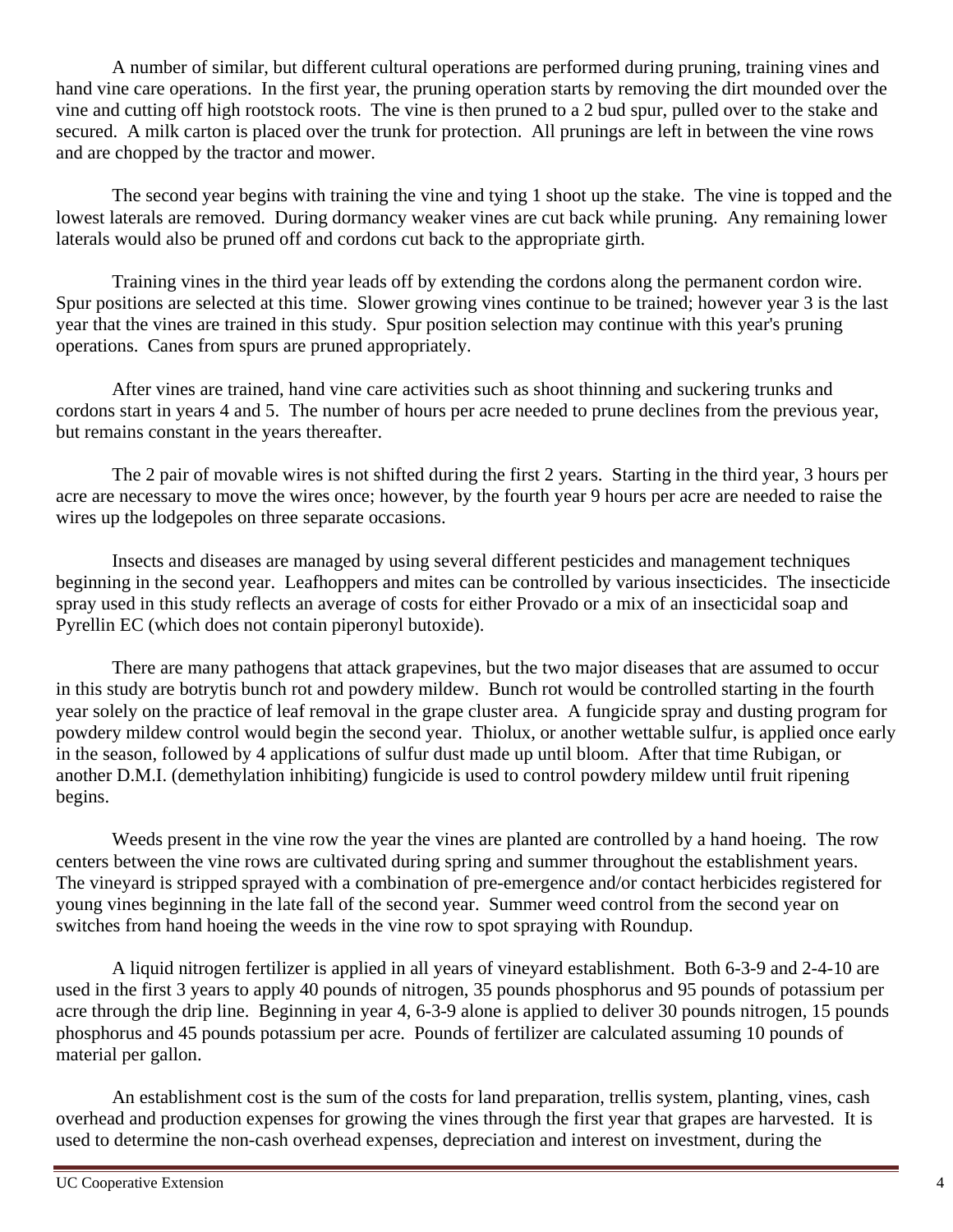production years. The Total Accumulated Net Cash Cost on Table 1, in the third year represents the establishment cost. For this study, this cost is \$11,039 per acre or \$331,170 for the 30 acre vineyard. The establishment cost is spread over the remaining 22 years of the 25 years the vineyard is in production.

### 8. PRODUCTION CULTURAL PRACTICES:

Pruning is done during the winter months and the prunings are chopped using the mower. Hand vine care activities such as shoot thinning and suckering trunks and cordons continue through all production years. Moving the wire pairs requires 9 hours per acre in order to make 3 relocations a year.

Nitrogen is applied at a rate of 30 pounds per acre during the production years, by injecting a total of 50 gallons of 6-3-9 through the drip irrigation system. Additionally, 15 pounds of phosphorus and 45 pounds of potassium are applied at this fertilization rate.

In practice, herbicide choice is a function of weed pressure which can change over time. In this vineyard, vine row weeds are controlled with a mix of Princep, Goal and Roundup and are applied as a strip spray during December. Resident vegetation in the row centers is managed with 4 mowings per year which includes chopping the prunings. A spot herbicide spray of Roundup is used to treat 5% of the acreage, primarily for field bindweed control.

Pest management techniques used to control insect and disease problems in the last 2 years in establishing the vineyard are the same practices used in the production years. Leafhoppers and mites are controlled by a spray mix of either dimethoate or a mix of an insecticidal soap plus Pyrellin EC. The cost of the insecticide reflects an average of the two different treatments. Powdery mildew is treated in March with an application of Thiolux followed by 4 applications of dusting sulfur starting in April and continuing through mid-May. Rubigan is substituted for sulfur and 4 sprays occur from mid-May through early-July. Botrytis bunch rot is managed only by leaf removal around the grape clusters. Leaf removal usually starts in June.

The pesticides and rates mentioned in this cost study are a few of those that are listed in the UC IPM Grape Pest Management Guidelines. Cultural practices for the production of wine grapes vary from grower to grower and region to region. The practices and inputs used in this cost study serve only as a sample or guide. Variations can be significant. For additional information contact the Sonoma County Viticulture Farm Advisor.

## 9. YIELDS & RETURNS:

Grapes begin bearing an economic crop in the third year after planting. The annual yields are measured in tons as shown in Table B. These assumed yields are from the third year of vineyard establishment to maturity.

| -------- |                 |
|----------|-----------------|
| Year     | Yield (tons/ac) |
|          | $\cdot$         |
|          | າ ະ<br>3.5      |
|          | 5.0             |
| $n+$     | 0.U             |

Table B.

An estimated price of a \$1,250 per ton of chardonnay wine grapes is used in this study. Returns will vary and the yields and prices used in this cost study are an estimate taking into consideration current situations.

#### 10. HARVEST:

Harvesting starts in the third year. As the yield increases the cost to harvest also increases until vineyard maturity is reached in the sixth year. In this cost study the vineyard contracts to have the grape crop custom harvested. The harvesting is done by hand. If growers do their own mechanical harvesting, then the equipment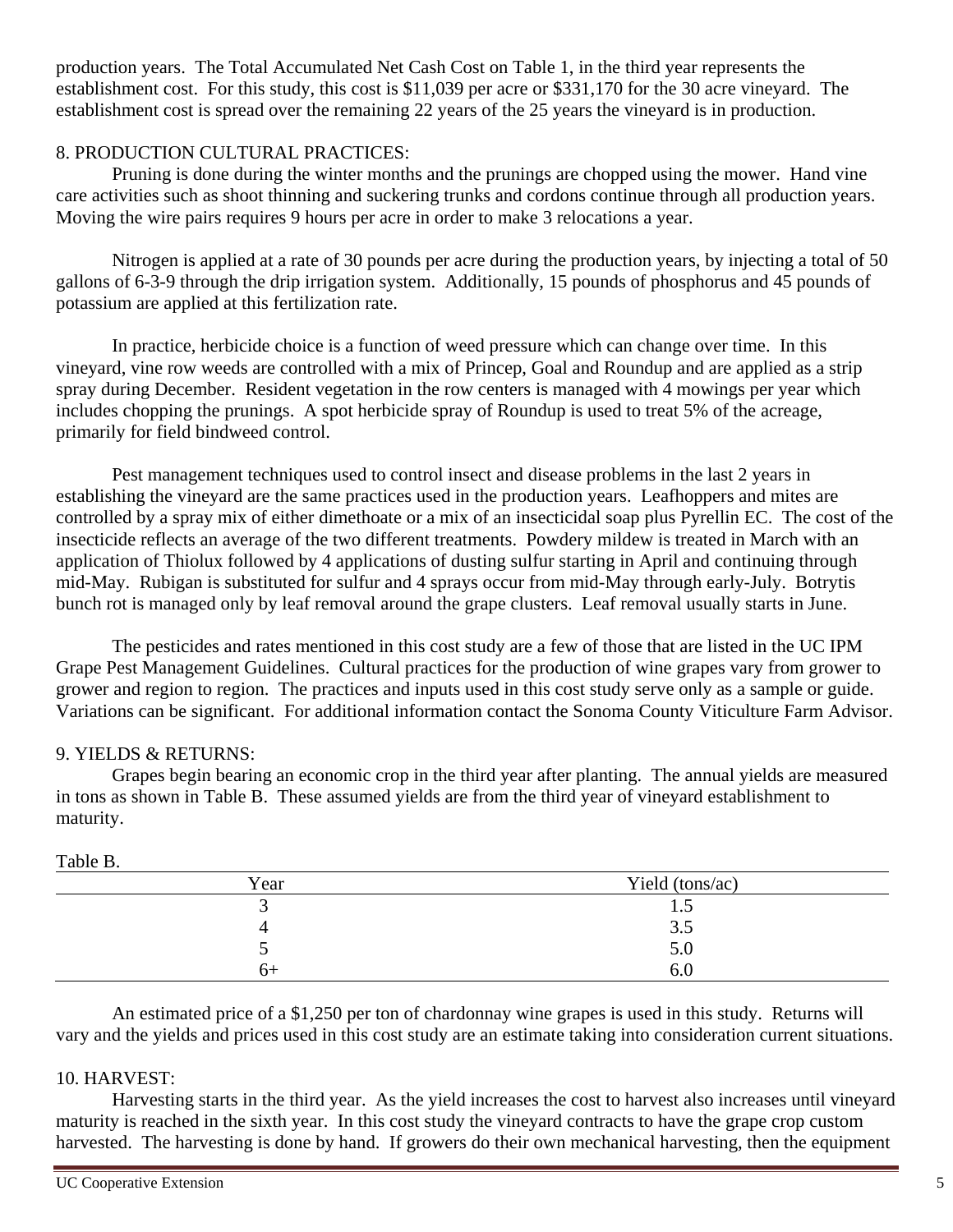for harvest operations should be inventoried in Investment costs on Table 5, and operation costs would be calculated and placed in Harvesting costs in Table 1 and 2. All custom charges would be subtracted from Harvesting costs in Table 1 and 2.

### 11. LABOR:

Basic hourly wages for workers are \$8.00 and \$6.00 per hour for machine operators and field workers, respectively. Adding 34% for SDI, FICA, insurance and other benefits increases the labor rates shown to \$10.72 per hour for machine labor and \$8.04 per hour for non-machine labor. The labor hours for operations involving machinery are 20% higher than the operation time to account for extra labor involved in equipment set-up, moving, maintenance and repair. Wages for managers are not included as a cash cost. Any returns above total costs are considered returns to management and investment.

### 12. INVESTMENT:

The investments shown in Table 7 are those that are allocated to the vineyard. Annual investments shown in Tables 1 and 5 represent depreciation and opportunity cost for each investment on an annual per acre basis.

## 13. OVERHEAD:

County taxes are calculated as 1.1% of the average value of equipment, buildings, value of the grapevines and improvements. Insurance is charged at 0.5% of the average value of the equipment over its useful life. Office and business costs are estimated at \$180 per acre for the farm. These expenses include, but are not limited to office supplies, telephones, bookkeeping, accounting, legal fees, road preparation and maintenance. Consultant fees for pest, tissue and soil analyses are included at \$20 per acre.

### 14. INTEREST:

Interest on operating capital is based on a short term interest rate charged against cash costs and is calculated monthly until harvest at the nominal rate of 9% per year. Interest is also charged on investment at a real interest rate of 4% per year to account for income foregone that could be received from an alternative investment (opportunity cost) and is calculated using a long term interest rate charged on the average value of the land, improvements to the property and equipment. A real interest rate indicates the return for the use of capital and does not include any adjustment for inflation. A nominal interest rate would include an inflation factor.

#### 15. EQUIPMENT COSTS:

In allocating the equipment costs per acre, the following calculations were made and shown in Table 7: (a) Original Cost of equipment is the cost of the new equipment plus sales tax. (b) Depreciation is straight line with a 10% salvage value. (c) Interest on investment is calculated as the average value per acre of the equipment during its useful life multiplied by a real interest rate of 4%. Average value equals new cost plus salvage value divided by 2 divided by the number of acres. (d) The Total Investment Costs are calculated as 60% of the depreciation and the interest costs for all new equipment to reflect a mix of the new and used equipment. These values are also used in Tables 1 and 5. All of this equipment is used on the entire 30 acre vineyard.

#### 16. FUEL & REPAIR:

The fuel and repair cost per acre for each operation in Tables 1 and 5 is determined by multiplying the total hourly operating cost for each piece of equipment in Table 8 by the number of hours per acre for that operation. Prices for on-farm delivery of gasoline and diesel are \$0.98 and \$0.71 per gallon, respectively.

#### 17. ACKNOWLEDGEMENT:

Several Sonoma County wine grape producers assisted in furnishing information for this study. Appreciation is expressed to those growers and other individuals who provided assistance.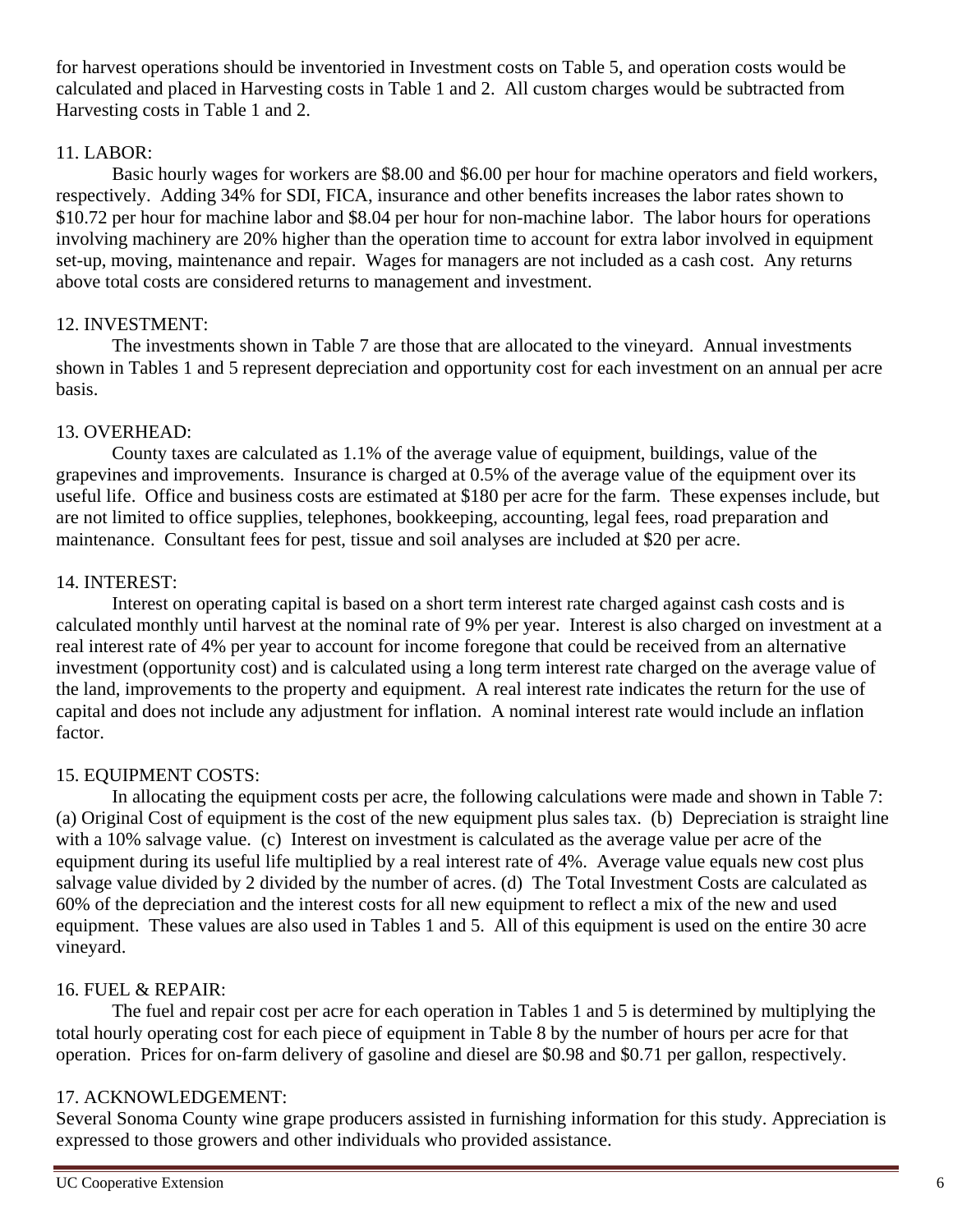|          | U.C. COOPERATIVE EXTENSION                        |
|----------|---------------------------------------------------|
| Table 1. | COSTS PER ACRE TO ESTABLISH A WINE GRAPE VINEYARD |
|          | SONOMA COUNTY - 1992                              |

| Costs per Vineyard Acre<br>YEAR<br>1st 2nd 3rd 4th<br>YIELD (Tons/acre)<br>$1.5$ $3.5$ $6.0$<br>Planting Costs<br>Vine Removal and Ripping - Contract<br>\$550<br>Fumigation - Custom Methyl Bromide Application<br>1,400<br>Apply Soil Amendments<br>406<br>Preplant Discing<br>19<br>Mark and Layout Vineyard<br>150<br>220<br>Install Tomato Stakes<br>Trim and Store Vines<br>80<br>2<br>Plant Vines - 566 Vines (+ 11 replants in year 2)<br>2313<br>45<br>Layout and Install Trellis System<br>2,393<br>TOTAL PLANTING COSTS<br>\$5,138 \$2,440<br>Cultural Costs:<br>Hand Vine Care<br>\$150<br>\$161 \$240<br>Pruning<br>281<br>375<br>Train Vines<br>6 <sup>6</sup><br>Chop Brush<br>6<br>6<br>53 53 53<br>95<br>95<br>Winter Weed Control<br>Hand Hoe Weeds<br>16<br>Summer Weed Control on 5% of Acreage<br>12<br>12<br>38<br>Cultivation of Row Centers<br>38<br>38<br>Frost Protection<br>23<br>24<br>103<br>Mildew Control<br>103<br>Insect and Mite Management<br>35<br>35<br>Move Wires<br>24<br>Leaf Removal<br>42<br>49<br>- 49<br>Irrigate<br>90<br>90<br>Fertilize<br>90<br>165<br>165<br>165<br>Pickup Truck Use<br>---------------<br>TOTAL CULTURAL COSTS<br>$$609$ $$1,058$ $$1,207$ $$1,295$ $$1,295$<br>Harvest Costs:<br>Harvest - Custom @ \$120/Ton<br>180<br>_____________________________________<br>----------<br>\$180 \$420 \$720<br>TOTAL HARVEST COSTS<br>220 129 47 45 47<br>Interest on Operating Capital @ 9%<br>Overhead Costs:<br>\$180<br>\$180 \$180 \$180 \$180<br>Office Expense<br>Pest Management Consultant Fees<br>20<br>20<br>20<br>8<br>8 <sup>8</sup><br>8 <sup>8</sup><br>Liability Insurance<br>286<br>306<br>Property Taxes<br>286<br>105<br>105<br>Equipment Insurance<br>105<br>Investment Repairs<br>23<br>23<br>23<br>\$622 \$622 \$642 \$698 \$718<br>TOTAL OVERHEAD COSTS<br>$$6,589$ $$4,249$ $$2,076$ $$2,458$ $$2,780$<br>TOTAL CASH COSTS<br>-------------------<br>$$1,875$ $$4,375$<br>INCOME FROM PRODUCTION<br>\$6,589 \$4,249 \$201<br>NET CASH COSTS FOR THE YEAR<br>PROFIT ABOVE CASH COSTS<br>TOTAL ACCUMULATED NET CASH COSTS<br>\$6,589 \$10,838 \$11,039 \$9,122 \$4,402<br>Depreciation:<br>\$16<br>Buildings<br>\$16<br>\$16<br>Drip Irrigation System<br>63<br>63<br>63<br>Frost Protection System<br>50<br>50<br>50<br>Reservoir - 12 Acre Feet<br>33<br>33<br>33<br>$\overline{4}$<br>$\overline{4}$<br>4<br>Pruning Equipment<br>39<br>39<br>39<br>ATV<br>20<br>Shop Tools<br>20<br>20<br>Equipment<br>118<br>118<br>118 | \$8.04/Hr. non-machine labor | Vine Per Acre: 566.00 |                        |
|------------------------------------------------------------------------------------------------------------------------------------------------------------------------------------------------------------------------------------------------------------------------------------------------------------------------------------------------------------------------------------------------------------------------------------------------------------------------------------------------------------------------------------------------------------------------------------------------------------------------------------------------------------------------------------------------------------------------------------------------------------------------------------------------------------------------------------------------------------------------------------------------------------------------------------------------------------------------------------------------------------------------------------------------------------------------------------------------------------------------------------------------------------------------------------------------------------------------------------------------------------------------------------------------------------------------------------------------------------------------------------------------------------------------------------------------------------------------------------------------------------------------------------------------------------------------------------------------------------------------------------------------------------------------------------------------------------------------------------------------------------------------------------------------------------------------------------------------------------------------------------------------------------------------------------------------------------------------------------------------------------------------------------------------------------------------------------------------------------------------------------------------------------------------------------------------------------------------------------------------------------------------------------------------------------------------------------------------------------------------------------------------------------------------------------------------------------------------------------------------------------|------------------------------|-----------------------|------------------------|
|                                                                                                                                                                                                                                                                                                                                                                                                                                                                                                                                                                                                                                                                                                                                                                                                                                                                                                                                                                                                                                                                                                                                                                                                                                                                                                                                                                                                                                                                                                                                                                                                                                                                                                                                                                                                                                                                                                                                                                                                                                                                                                                                                                                                                                                                                                                                                                                                                                                                                                            |                              |                       |                        |
|                                                                                                                                                                                                                                                                                                                                                                                                                                                                                                                                                                                                                                                                                                                                                                                                                                                                                                                                                                                                                                                                                                                                                                                                                                                                                                                                                                                                                                                                                                                                                                                                                                                                                                                                                                                                                                                                                                                                                                                                                                                                                                                                                                                                                                                                                                                                                                                                                                                                                                            |                              |                       |                        |
|                                                                                                                                                                                                                                                                                                                                                                                                                                                                                                                                                                                                                                                                                                                                                                                                                                                                                                                                                                                                                                                                                                                                                                                                                                                                                                                                                                                                                                                                                                                                                                                                                                                                                                                                                                                                                                                                                                                                                                                                                                                                                                                                                                                                                                                                                                                                                                                                                                                                                                            |                              |                       |                        |
|                                                                                                                                                                                                                                                                                                                                                                                                                                                                                                                                                                                                                                                                                                                                                                                                                                                                                                                                                                                                                                                                                                                                                                                                                                                                                                                                                                                                                                                                                                                                                                                                                                                                                                                                                                                                                                                                                                                                                                                                                                                                                                                                                                                                                                                                                                                                                                                                                                                                                                            |                              |                       |                        |
|                                                                                                                                                                                                                                                                                                                                                                                                                                                                                                                                                                                                                                                                                                                                                                                                                                                                                                                                                                                                                                                                                                                                                                                                                                                                                                                                                                                                                                                                                                                                                                                                                                                                                                                                                                                                                                                                                                                                                                                                                                                                                                                                                                                                                                                                                                                                                                                                                                                                                                            |                              |                       |                        |
|                                                                                                                                                                                                                                                                                                                                                                                                                                                                                                                                                                                                                                                                                                                                                                                                                                                                                                                                                                                                                                                                                                                                                                                                                                                                                                                                                                                                                                                                                                                                                                                                                                                                                                                                                                                                                                                                                                                                                                                                                                                                                                                                                                                                                                                                                                                                                                                                                                                                                                            |                              |                       |                        |
|                                                                                                                                                                                                                                                                                                                                                                                                                                                                                                                                                                                                                                                                                                                                                                                                                                                                                                                                                                                                                                                                                                                                                                                                                                                                                                                                                                                                                                                                                                                                                                                                                                                                                                                                                                                                                                                                                                                                                                                                                                                                                                                                                                                                                                                                                                                                                                                                                                                                                                            |                              |                       |                        |
|                                                                                                                                                                                                                                                                                                                                                                                                                                                                                                                                                                                                                                                                                                                                                                                                                                                                                                                                                                                                                                                                                                                                                                                                                                                                                                                                                                                                                                                                                                                                                                                                                                                                                                                                                                                                                                                                                                                                                                                                                                                                                                                                                                                                                                                                                                                                                                                                                                                                                                            |                              |                       |                        |
|                                                                                                                                                                                                                                                                                                                                                                                                                                                                                                                                                                                                                                                                                                                                                                                                                                                                                                                                                                                                                                                                                                                                                                                                                                                                                                                                                                                                                                                                                                                                                                                                                                                                                                                                                                                                                                                                                                                                                                                                                                                                                                                                                                                                                                                                                                                                                                                                                                                                                                            |                              |                       |                        |
|                                                                                                                                                                                                                                                                                                                                                                                                                                                                                                                                                                                                                                                                                                                                                                                                                                                                                                                                                                                                                                                                                                                                                                                                                                                                                                                                                                                                                                                                                                                                                                                                                                                                                                                                                                                                                                                                                                                                                                                                                                                                                                                                                                                                                                                                                                                                                                                                                                                                                                            |                              |                       |                        |
|                                                                                                                                                                                                                                                                                                                                                                                                                                                                                                                                                                                                                                                                                                                                                                                                                                                                                                                                                                                                                                                                                                                                                                                                                                                                                                                                                                                                                                                                                                                                                                                                                                                                                                                                                                                                                                                                                                                                                                                                                                                                                                                                                                                                                                                                                                                                                                                                                                                                                                            |                              |                       |                        |
|                                                                                                                                                                                                                                                                                                                                                                                                                                                                                                                                                                                                                                                                                                                                                                                                                                                                                                                                                                                                                                                                                                                                                                                                                                                                                                                                                                                                                                                                                                                                                                                                                                                                                                                                                                                                                                                                                                                                                                                                                                                                                                                                                                                                                                                                                                                                                                                                                                                                                                            |                              |                       |                        |
|                                                                                                                                                                                                                                                                                                                                                                                                                                                                                                                                                                                                                                                                                                                                                                                                                                                                                                                                                                                                                                                                                                                                                                                                                                                                                                                                                                                                                                                                                                                                                                                                                                                                                                                                                                                                                                                                                                                                                                                                                                                                                                                                                                                                                                                                                                                                                                                                                                                                                                            |                              |                       |                        |
|                                                                                                                                                                                                                                                                                                                                                                                                                                                                                                                                                                                                                                                                                                                                                                                                                                                                                                                                                                                                                                                                                                                                                                                                                                                                                                                                                                                                                                                                                                                                                                                                                                                                                                                                                                                                                                                                                                                                                                                                                                                                                                                                                                                                                                                                                                                                                                                                                                                                                                            |                              |                       |                        |
|                                                                                                                                                                                                                                                                                                                                                                                                                                                                                                                                                                                                                                                                                                                                                                                                                                                                                                                                                                                                                                                                                                                                                                                                                                                                                                                                                                                                                                                                                                                                                                                                                                                                                                                                                                                                                                                                                                                                                                                                                                                                                                                                                                                                                                                                                                                                                                                                                                                                                                            |                              |                       | \$322                  |
|                                                                                                                                                                                                                                                                                                                                                                                                                                                                                                                                                                                                                                                                                                                                                                                                                                                                                                                                                                                                                                                                                                                                                                                                                                                                                                                                                                                                                                                                                                                                                                                                                                                                                                                                                                                                                                                                                                                                                                                                                                                                                                                                                                                                                                                                                                                                                                                                                                                                                                            |                              |                       | 161                    |
|                                                                                                                                                                                                                                                                                                                                                                                                                                                                                                                                                                                                                                                                                                                                                                                                                                                                                                                                                                                                                                                                                                                                                                                                                                                                                                                                                                                                                                                                                                                                                                                                                                                                                                                                                                                                                                                                                                                                                                                                                                                                                                                                                                                                                                                                                                                                                                                                                                                                                                            |                              |                       |                        |
|                                                                                                                                                                                                                                                                                                                                                                                                                                                                                                                                                                                                                                                                                                                                                                                                                                                                                                                                                                                                                                                                                                                                                                                                                                                                                                                                                                                                                                                                                                                                                                                                                                                                                                                                                                                                                                                                                                                                                                                                                                                                                                                                                                                                                                                                                                                                                                                                                                                                                                            |                              |                       | 6 <sup>6</sup>         |
|                                                                                                                                                                                                                                                                                                                                                                                                                                                                                                                                                                                                                                                                                                                                                                                                                                                                                                                                                                                                                                                                                                                                                                                                                                                                                                                                                                                                                                                                                                                                                                                                                                                                                                                                                                                                                                                                                                                                                                                                                                                                                                                                                                                                                                                                                                                                                                                                                                                                                                            |                              |                       |                        |
|                                                                                                                                                                                                                                                                                                                                                                                                                                                                                                                                                                                                                                                                                                                                                                                                                                                                                                                                                                                                                                                                                                                                                                                                                                                                                                                                                                                                                                                                                                                                                                                                                                                                                                                                                                                                                                                                                                                                                                                                                                                                                                                                                                                                                                                                                                                                                                                                                                                                                                            |                              |                       |                        |
|                                                                                                                                                                                                                                                                                                                                                                                                                                                                                                                                                                                                                                                                                                                                                                                                                                                                                                                                                                                                                                                                                                                                                                                                                                                                                                                                                                                                                                                                                                                                                                                                                                                                                                                                                                                                                                                                                                                                                                                                                                                                                                                                                                                                                                                                                                                                                                                                                                                                                                            |                              |                       | 12                     |
|                                                                                                                                                                                                                                                                                                                                                                                                                                                                                                                                                                                                                                                                                                                                                                                                                                                                                                                                                                                                                                                                                                                                                                                                                                                                                                                                                                                                                                                                                                                                                                                                                                                                                                                                                                                                                                                                                                                                                                                                                                                                                                                                                                                                                                                                                                                                                                                                                                                                                                            |                              |                       | 38                     |
|                                                                                                                                                                                                                                                                                                                                                                                                                                                                                                                                                                                                                                                                                                                                                                                                                                                                                                                                                                                                                                                                                                                                                                                                                                                                                                                                                                                                                                                                                                                                                                                                                                                                                                                                                                                                                                                                                                                                                                                                                                                                                                                                                                                                                                                                                                                                                                                                                                                                                                            |                              |                       | 25                     |
|                                                                                                                                                                                                                                                                                                                                                                                                                                                                                                                                                                                                                                                                                                                                                                                                                                                                                                                                                                                                                                                                                                                                                                                                                                                                                                                                                                                                                                                                                                                                                                                                                                                                                                                                                                                                                                                                                                                                                                                                                                                                                                                                                                                                                                                                                                                                                                                                                                                                                                            |                              |                       | 103                    |
|                                                                                                                                                                                                                                                                                                                                                                                                                                                                                                                                                                                                                                                                                                                                                                                                                                                                                                                                                                                                                                                                                                                                                                                                                                                                                                                                                                                                                                                                                                                                                                                                                                                                                                                                                                                                                                                                                                                                                                                                                                                                                                                                                                                                                                                                                                                                                                                                                                                                                                            |                              |                       | 35                     |
|                                                                                                                                                                                                                                                                                                                                                                                                                                                                                                                                                                                                                                                                                                                                                                                                                                                                                                                                                                                                                                                                                                                                                                                                                                                                                                                                                                                                                                                                                                                                                                                                                                                                                                                                                                                                                                                                                                                                                                                                                                                                                                                                                                                                                                                                                                                                                                                                                                                                                                            |                              |                       | 72                     |
|                                                                                                                                                                                                                                                                                                                                                                                                                                                                                                                                                                                                                                                                                                                                                                                                                                                                                                                                                                                                                                                                                                                                                                                                                                                                                                                                                                                                                                                                                                                                                                                                                                                                                                                                                                                                                                                                                                                                                                                                                                                                                                                                                                                                                                                                                                                                                                                                                                                                                                            |                              |                       | 217<br>38              |
|                                                                                                                                                                                                                                                                                                                                                                                                                                                                                                                                                                                                                                                                                                                                                                                                                                                                                                                                                                                                                                                                                                                                                                                                                                                                                                                                                                                                                                                                                                                                                                                                                                                                                                                                                                                                                                                                                                                                                                                                                                                                                                                                                                                                                                                                                                                                                                                                                                                                                                            |                              |                       | 48                     |
|                                                                                                                                                                                                                                                                                                                                                                                                                                                                                                                                                                                                                                                                                                                                                                                                                                                                                                                                                                                                                                                                                                                                                                                                                                                                                                                                                                                                                                                                                                                                                                                                                                                                                                                                                                                                                                                                                                                                                                                                                                                                                                                                                                                                                                                                                                                                                                                                                                                                                                            |                              |                       | 165                    |
|                                                                                                                                                                                                                                                                                                                                                                                                                                                                                                                                                                                                                                                                                                                                                                                                                                                                                                                                                                                                                                                                                                                                                                                                                                                                                                                                                                                                                                                                                                                                                                                                                                                                                                                                                                                                                                                                                                                                                                                                                                                                                                                                                                                                                                                                                                                                                                                                                                                                                                            |                              |                       |                        |
|                                                                                                                                                                                                                                                                                                                                                                                                                                                                                                                                                                                                                                                                                                                                                                                                                                                                                                                                                                                                                                                                                                                                                                                                                                                                                                                                                                                                                                                                                                                                                                                                                                                                                                                                                                                                                                                                                                                                                                                                                                                                                                                                                                                                                                                                                                                                                                                                                                                                                                            |                              |                       |                        |
|                                                                                                                                                                                                                                                                                                                                                                                                                                                                                                                                                                                                                                                                                                                                                                                                                                                                                                                                                                                                                                                                                                                                                                                                                                                                                                                                                                                                                                                                                                                                                                                                                                                                                                                                                                                                                                                                                                                                                                                                                                                                                                                                                                                                                                                                                                                                                                                                                                                                                                            |                              |                       | 420<br>--------------- |
|                                                                                                                                                                                                                                                                                                                                                                                                                                                                                                                                                                                                                                                                                                                                                                                                                                                                                                                                                                                                                                                                                                                                                                                                                                                                                                                                                                                                                                                                                                                                                                                                                                                                                                                                                                                                                                                                                                                                                                                                                                                                                                                                                                                                                                                                                                                                                                                                                                                                                                            |                              |                       |                        |
|                                                                                                                                                                                                                                                                                                                                                                                                                                                                                                                                                                                                                                                                                                                                                                                                                                                                                                                                                                                                                                                                                                                                                                                                                                                                                                                                                                                                                                                                                                                                                                                                                                                                                                                                                                                                                                                                                                                                                                                                                                                                                                                                                                                                                                                                                                                                                                                                                                                                                                            |                              |                       |                        |
|                                                                                                                                                                                                                                                                                                                                                                                                                                                                                                                                                                                                                                                                                                                                                                                                                                                                                                                                                                                                                                                                                                                                                                                                                                                                                                                                                                                                                                                                                                                                                                                                                                                                                                                                                                                                                                                                                                                                                                                                                                                                                                                                                                                                                                                                                                                                                                                                                                                                                                            |                              |                       |                        |
|                                                                                                                                                                                                                                                                                                                                                                                                                                                                                                                                                                                                                                                                                                                                                                                                                                                                                                                                                                                                                                                                                                                                                                                                                                                                                                                                                                                                                                                                                                                                                                                                                                                                                                                                                                                                                                                                                                                                                                                                                                                                                                                                                                                                                                                                                                                                                                                                                                                                                                            |                              |                       |                        |
|                                                                                                                                                                                                                                                                                                                                                                                                                                                                                                                                                                                                                                                                                                                                                                                                                                                                                                                                                                                                                                                                                                                                                                                                                                                                                                                                                                                                                                                                                                                                                                                                                                                                                                                                                                                                                                                                                                                                                                                                                                                                                                                                                                                                                                                                                                                                                                                                                                                                                                            |                              |                       | 20                     |
|                                                                                                                                                                                                                                                                                                                                                                                                                                                                                                                                                                                                                                                                                                                                                                                                                                                                                                                                                                                                                                                                                                                                                                                                                                                                                                                                                                                                                                                                                                                                                                                                                                                                                                                                                                                                                                                                                                                                                                                                                                                                                                                                                                                                                                                                                                                                                                                                                                                                                                            |                              |                       | 8 <sup>8</sup>         |
|                                                                                                                                                                                                                                                                                                                                                                                                                                                                                                                                                                                                                                                                                                                                                                                                                                                                                                                                                                                                                                                                                                                                                                                                                                                                                                                                                                                                                                                                                                                                                                                                                                                                                                                                                                                                                                                                                                                                                                                                                                                                                                                                                                                                                                                                                                                                                                                                                                                                                                            |                              |                       | 362                    |
|                                                                                                                                                                                                                                                                                                                                                                                                                                                                                                                                                                                                                                                                                                                                                                                                                                                                                                                                                                                                                                                                                                                                                                                                                                                                                                                                                                                                                                                                                                                                                                                                                                                                                                                                                                                                                                                                                                                                                                                                                                                                                                                                                                                                                                                                                                                                                                                                                                                                                                            |                              |                       | 105                    |
|                                                                                                                                                                                                                                                                                                                                                                                                                                                                                                                                                                                                                                                                                                                                                                                                                                                                                                                                                                                                                                                                                                                                                                                                                                                                                                                                                                                                                                                                                                                                                                                                                                                                                                                                                                                                                                                                                                                                                                                                                                                                                                                                                                                                                                                                                                                                                                                                                                                                                                            |                              |                       | 23                     |
|                                                                                                                                                                                                                                                                                                                                                                                                                                                                                                                                                                                                                                                                                                                                                                                                                                                                                                                                                                                                                                                                                                                                                                                                                                                                                                                                                                                                                                                                                                                                                                                                                                                                                                                                                                                                                                                                                                                                                                                                                                                                                                                                                                                                                                                                                                                                                                                                                                                                                                            |                              |                       |                        |
|                                                                                                                                                                                                                                                                                                                                                                                                                                                                                                                                                                                                                                                                                                                                                                                                                                                                                                                                                                                                                                                                                                                                                                                                                                                                                                                                                                                                                                                                                                                                                                                                                                                                                                                                                                                                                                                                                                                                                                                                                                                                                                                                                                                                                                                                                                                                                                                                                                                                                                            |                              |                       |                        |
|                                                                                                                                                                                                                                                                                                                                                                                                                                                                                                                                                                                                                                                                                                                                                                                                                                                                                                                                                                                                                                                                                                                                                                                                                                                                                                                                                                                                                                                                                                                                                                                                                                                                                                                                                                                                                                                                                                                                                                                                                                                                                                                                                                                                                                                                                                                                                                                                                                                                                                            |                              |                       |                        |
|                                                                                                                                                                                                                                                                                                                                                                                                                                                                                                                                                                                                                                                                                                                                                                                                                                                                                                                                                                                                                                                                                                                                                                                                                                                                                                                                                                                                                                                                                                                                                                                                                                                                                                                                                                                                                                                                                                                                                                                                                                                                                                                                                                                                                                                                                                                                                                                                                                                                                                            |                              |                       |                        |
|                                                                                                                                                                                                                                                                                                                                                                                                                                                                                                                                                                                                                                                                                                                                                                                                                                                                                                                                                                                                                                                                                                                                                                                                                                                                                                                                                                                                                                                                                                                                                                                                                                                                                                                                                                                                                                                                                                                                                                                                                                                                                                                                                                                                                                                                                                                                                                                                                                                                                                            |                              |                       | 1,917 4,720            |
|                                                                                                                                                                                                                                                                                                                                                                                                                                                                                                                                                                                                                                                                                                                                                                                                                                                                                                                                                                                                                                                                                                                                                                                                                                                                                                                                                                                                                                                                                                                                                                                                                                                                                                                                                                                                                                                                                                                                                                                                                                                                                                                                                                                                                                                                                                                                                                                                                                                                                                            |                              |                       |                        |
|                                                                                                                                                                                                                                                                                                                                                                                                                                                                                                                                                                                                                                                                                                                                                                                                                                                                                                                                                                                                                                                                                                                                                                                                                                                                                                                                                                                                                                                                                                                                                                                                                                                                                                                                                                                                                                                                                                                                                                                                                                                                                                                                                                                                                                                                                                                                                                                                                                                                                                            |                              |                       |                        |
|                                                                                                                                                                                                                                                                                                                                                                                                                                                                                                                                                                                                                                                                                                                                                                                                                                                                                                                                                                                                                                                                                                                                                                                                                                                                                                                                                                                                                                                                                                                                                                                                                                                                                                                                                                                                                                                                                                                                                                                                                                                                                                                                                                                                                                                                                                                                                                                                                                                                                                            |                              |                       |                        |
|                                                                                                                                                                                                                                                                                                                                                                                                                                                                                                                                                                                                                                                                                                                                                                                                                                                                                                                                                                                                                                                                                                                                                                                                                                                                                                                                                                                                                                                                                                                                                                                                                                                                                                                                                                                                                                                                                                                                                                                                                                                                                                                                                                                                                                                                                                                                                                                                                                                                                                            |                              |                       | \$16                   |
|                                                                                                                                                                                                                                                                                                                                                                                                                                                                                                                                                                                                                                                                                                                                                                                                                                                                                                                                                                                                                                                                                                                                                                                                                                                                                                                                                                                                                                                                                                                                                                                                                                                                                                                                                                                                                                                                                                                                                                                                                                                                                                                                                                                                                                                                                                                                                                                                                                                                                                            |                              |                       | 63<br>50               |
|                                                                                                                                                                                                                                                                                                                                                                                                                                                                                                                                                                                                                                                                                                                                                                                                                                                                                                                                                                                                                                                                                                                                                                                                                                                                                                                                                                                                                                                                                                                                                                                                                                                                                                                                                                                                                                                                                                                                                                                                                                                                                                                                                                                                                                                                                                                                                                                                                                                                                                            |                              |                       | 33                     |
|                                                                                                                                                                                                                                                                                                                                                                                                                                                                                                                                                                                                                                                                                                                                                                                                                                                                                                                                                                                                                                                                                                                                                                                                                                                                                                                                                                                                                                                                                                                                                                                                                                                                                                                                                                                                                                                                                                                                                                                                                                                                                                                                                                                                                                                                                                                                                                                                                                                                                                            |                              |                       | $\overline{4}$         |
|                                                                                                                                                                                                                                                                                                                                                                                                                                                                                                                                                                                                                                                                                                                                                                                                                                                                                                                                                                                                                                                                                                                                                                                                                                                                                                                                                                                                                                                                                                                                                                                                                                                                                                                                                                                                                                                                                                                                                                                                                                                                                                                                                                                                                                                                                                                                                                                                                                                                                                            |                              |                       | 39                     |
|                                                                                                                                                                                                                                                                                                                                                                                                                                                                                                                                                                                                                                                                                                                                                                                                                                                                                                                                                                                                                                                                                                                                                                                                                                                                                                                                                                                                                                                                                                                                                                                                                                                                                                                                                                                                                                                                                                                                                                                                                                                                                                                                                                                                                                                                                                                                                                                                                                                                                                            |                              |                       | 20                     |
|                                                                                                                                                                                                                                                                                                                                                                                                                                                                                                                                                                                                                                                                                                                                                                                                                                                                                                                                                                                                                                                                                                                                                                                                                                                                                                                                                                                                                                                                                                                                                                                                                                                                                                                                                                                                                                                                                                                                                                                                                                                                                                                                                                                                                                                                                                                                                                                                                                                                                                            |                              |                       | 118                    |
| TOTAL DEPRECIATION<br>\$343<br>\$343 \$343                                                                                                                                                                                                                                                                                                                                                                                                                                                                                                                                                                                                                                                                                                                                                                                                                                                                                                                                                                                                                                                                                                                                                                                                                                                                                                                                                                                                                                                                                                                                                                                                                                                                                                                                                                                                                                                                                                                                                                                                                                                                                                                                                                                                                                                                                                                                                                                                                                                                 |                              |                       |                        |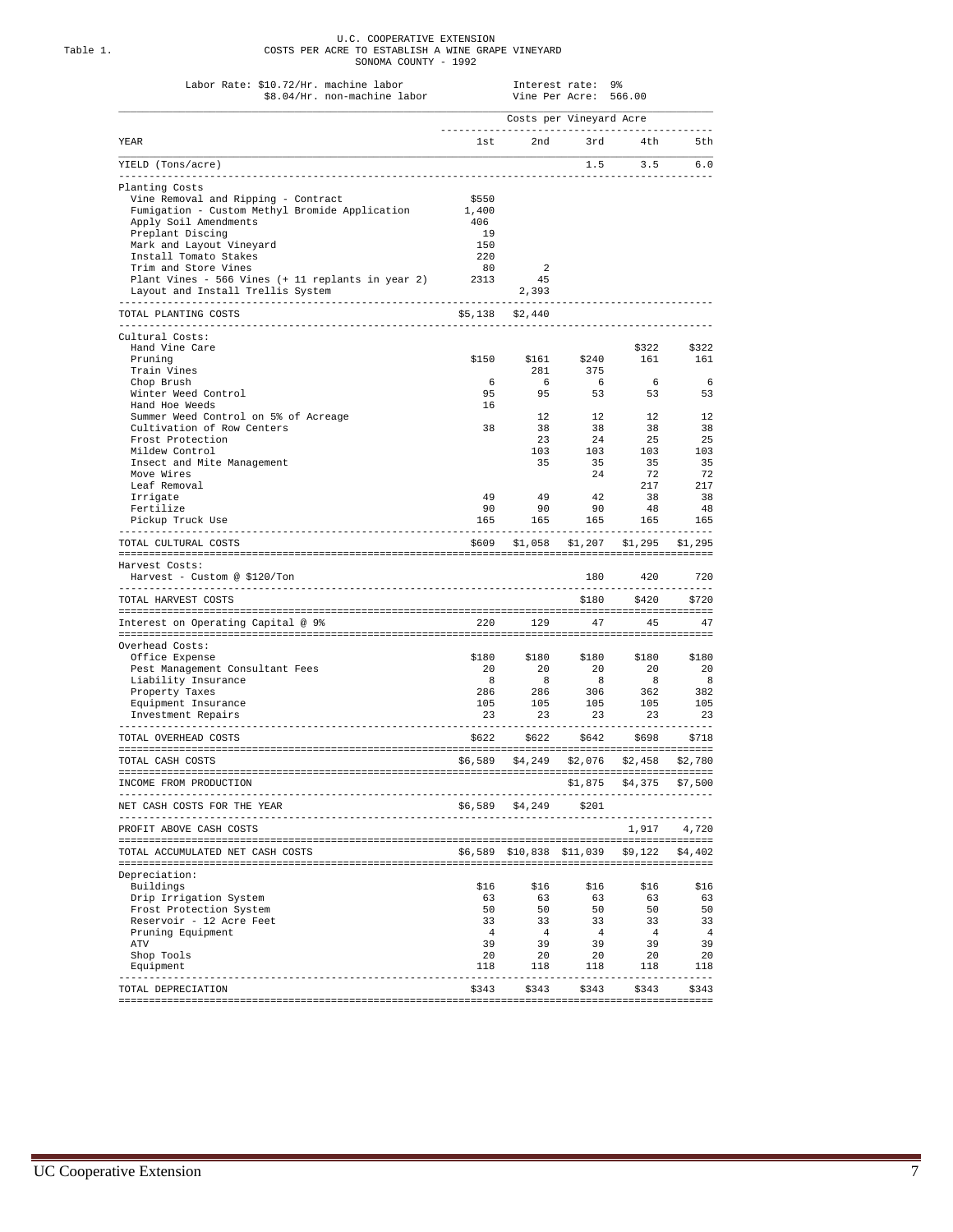|                                                                    |              |                                             | Costs per Vineyard Acre |                            |                 |
|--------------------------------------------------------------------|--------------|---------------------------------------------|-------------------------|----------------------------|-----------------|
| YEAR                                                               |              | 1st 2nd 3rd 4th                             |                         |                            | 5th             |
| Interest on Investment @ 4%:                                       |              |                                             |                         |                            |                 |
| Land @ \$17,500/Acre                                               | \$700        | \$700                                       | \$700                   | \$700                      | \$700           |
| Buildings                                                          | 12           |                                             | 12 12                   | 12                         | 12              |
| Drip Irrigation System                                             | 38           | 38 38                                       |                         | 38                         | 38              |
| Frost Protection System                                            | 31           |                                             | 31 31                   |                            | 31<br>31        |
| Reservoir - 12 Acre Feet                                           | 20           |                                             | 20                      | 20<br>20                   | 20              |
| Pruning Equipment                                                  | $\mathbf{1}$ | $\mathbf{1}$                                | $\mathbf{1}$            | $\mathbf{1}$               |                 |
| ATV                                                                | 5            | 5                                           |                         | $5 - 1$<br>5               |                 |
| Shop Tools                                                         | 7            |                                             | $7$ and $7$             | $7$ and $7$<br>7           |                 |
| Equipment                                                          |              | 30 30 30                                    |                         |                            | 30<br>30        |
| TOTAL INTEREST ON INVESTMENT<br>---------------------------------- |              | \$844 \$844 \$844 \$844 \$844               |                         |                            |                 |
| TOTAL COST FOR THE YEAR                                            |              | \$7,776 \$5,436 \$3,263 \$3,645 \$3,967     |                         |                            |                 |
| INCOME FROM PRODUCTION                                             |              |                                             |                         | $$1,875$ $$4,375$ $$7,500$ |                 |
| NET COST FOR THE YEAR                                              |              | \$7,776 \$5,436 \$1,388                     |                         |                            |                 |
| NET PROFIT FOR THE YEAR                                            |              |                                             |                         |                            | $$730$ $$3.533$ |
| TOTAL ACCUMULATED NET COST                                         |              | \$7,776 \$13,212 \$14,600 \$13,870 \$10,337 |                         |                            |                 |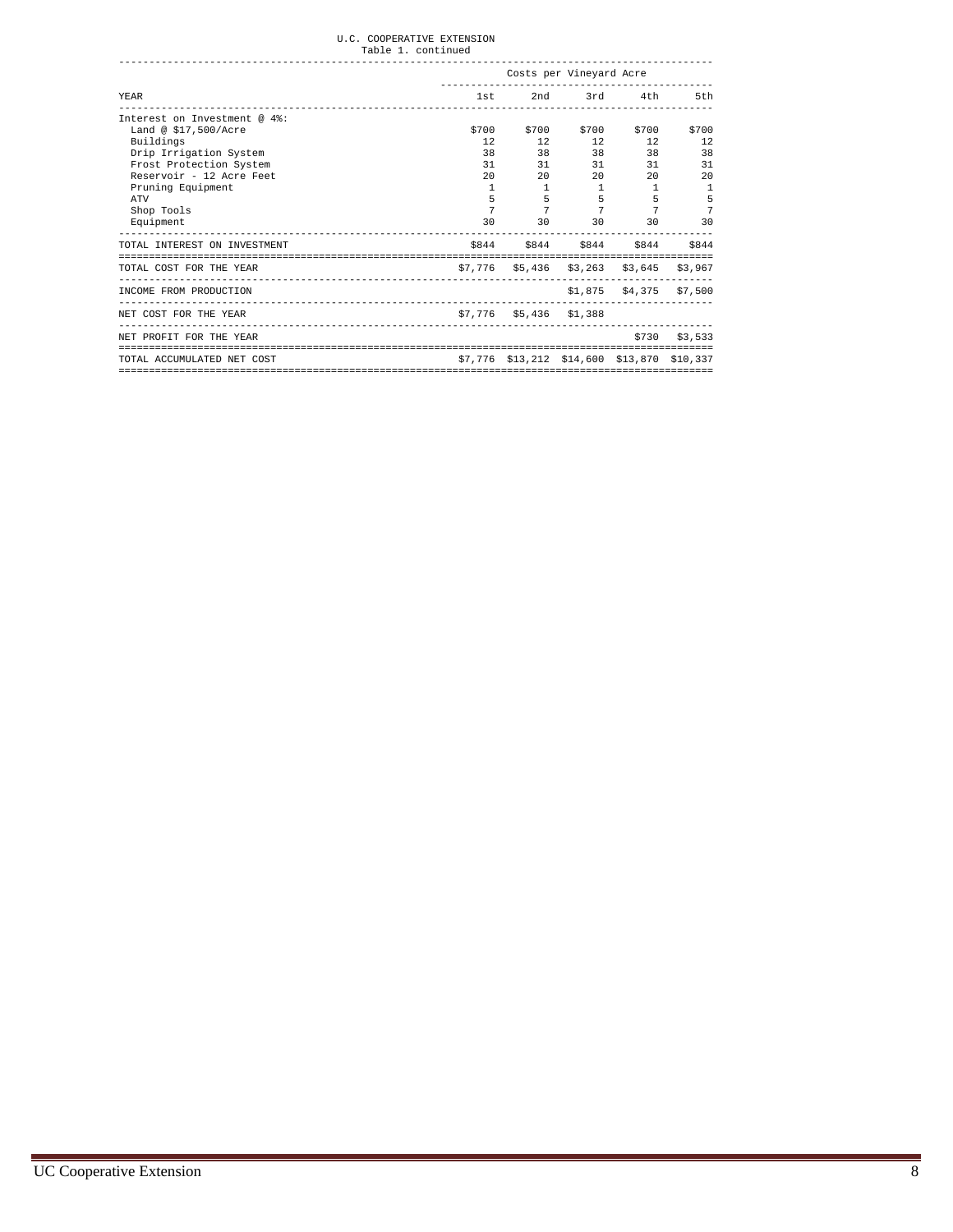# U.C. COOPERATIVE EXTENSION Table 2. COSTS PER ACRE TO PRODUCE WINE GRAPES SONOMA COUNTY - 1992

# Labor Rate: \$10.72/hr. machine labor Interest Rate: 9.00% \$8.04/hr. non-machine labor Yield per Acre: 6.00 ton

|                                                         | Operation  |                           |                              | --------------------- Cash and Labor Costs per Acre ---------- |                       |                        |      |
|---------------------------------------------------------|------------|---------------------------|------------------------------|----------------------------------------------------------------|-----------------------|------------------------|------|
|                                                         | Time       | Labor                     | Fuel, Lube                   | Material                                                       | Custom/               | Total                  | Your |
| Operation                                               | (Hrs/A)    | Cost                      | & Repairs                    | Cost                                                           | Rent                  | Cost                   | Cost |
|                                                         |            |                           |                              |                                                                |                       |                        |      |
| Cultural:                                               |            |                           |                              |                                                                |                       |                        |      |
| Pruning                                                 | 20.01      | 160.88                    | 0.00                         | 0.00                                                           | 0.00                  | 160.88                 |      |
| Winter Weed Control                                     | 0.15       | 1.93                      | 0.79                         | 48.07                                                          | 0.00                  | 50.79                  |      |
| Chop Brush and Mow Centers                              | 0.65       | 8.36                      | 3.82                         | 0.00                                                           | 0.00                  | 12.18                  |      |
| Frost Protection - 6X                                   | 1.20       | 9.65                      | 0.00                         | 16.48                                                          | 0.00                  | 26.13                  |      |
| Mildew Control                                          | 2.24       | 28.82                     | 13.76                        | 56.91                                                          | 0.00                  | 99.49                  |      |
|                                                         |            |                           |                              |                                                                |                       |                        |      |
| Hand Vine Care                                          | 40.00      | 321.60                    | 0.00                         | 0.00                                                           | 0.00                  | 321.60                 |      |
| Move Wires - 3X                                         | 9.00       | 72.36                     | 0.00                         | 0.00                                                           | 0.00                  | 72.36                  |      |
| Mow Row Centers - 3X                                    | 1.50       | 19.30                     | 8.82                         | 0.00                                                           | 0.00                  | 28.11                  |      |
| Irrigate - 100 Gal/Vine/Year - 5X                       | 4.00       | 32.16                     | 0.00                         | 2.80                                                           | 0.00                  | 34.96                  |      |
| Fertigation - 30 Lbs of N/Acre/Year - 2X 1.60           |            | 12.86                     | 0.00                         | 47.40                                                          | 0.00                  | 60.26                  |      |
|                                                         |            | 217.08                    |                              |                                                                |                       |                        |      |
| Leaf Removal                                            | 27.00      |                           | 0.00                         | 0.00                                                           | 0.00                  | 217.08                 |      |
| Summer Weed Control - 5% of Acreage                     | 0.04       | 0.48                      | 0.20                         | 10.85                                                          | 0.00                  | 11.53                  |      |
| Insect/Mite Pest Management                             | 0.50       | 6.43                      | 3.29                         | 33.50                                                          | 0.00                  | 43.22                  |      |
| Pickup Truck Use                                        | 9.50       | 122.21                    | 42.98                        | 0.00                                                           | 0.00                  | 165.19                 |      |
|                                                         | ---------- | $- - - - - - - - - - - -$ | ----------                   | ----------                                                     | ---------             | ----------             |      |
| TOTAL CULTURAL COSTS                                    | 117.39     | 1014.12                   | 73.66                        | 216.01                                                         | 0.00                  | 1303.79                |      |
| Harvest:                                                |            |                           |                              |                                                                |                       |                        |      |
| Harvest - Contract 6 Tons/Acre                          | 0.00       | 0.00                      | 0.00                         | 0.00                                                           | 720.00                | 720.00                 |      |
|                                                         | ---------- | --------                  | --------                     | ----------                                                     | ----------            | ----------             |      |
| TOTAL HARVEST COSTS<br>---------------                  | 0.00       | 0.00                      | 0.00                         | 0.00                                                           | 720.00                | 720.00                 |      |
| Postharvest:                                            |            |                           |                              |                                                                |                       |                        |      |
| Irrigate - Postharvest                                  | 0.40       | 3.22                      | 0.00                         | 8.01                                                           | 0.00                  | 11.23                  |      |
|                                                         | ---------- | $- - - - - - - - - - - -$ | ----------                   | __________                                                     | ----------            | ----------             |      |
| TOTAL POSTHARVEST COSTS                                 | 0.40       | 3.22                      | 0.00                         | 8.01                                                           | 0.00                  | 11.23                  |      |
| Interest on operating capital @<br>$9.00$ <sup>8</sup>  |            |                           |                              |                                                                |                       | 48.06                  |      |
|                                                         |            |                           |                              |                                                                |                       |                        |      |
| TOTAL OPERATING COSTS/ACRE<br>TOTAL OPERATING COSTS/TON |            | 1017.33                   | 73.66                        | 224.02                                                         | 720.00                | 2083.08<br>347.18      |      |
|                                                         |            |                           |                              |                                                                |                       |                        |      |
| CASH OVERHEAD:                                          |            |                           |                              |                                                                |                       |                        |      |
| Office Expense                                          |            |                           |                              |                                                                |                       | 180.00                 |      |
| Pest Management Fee                                     |            |                           |                              |                                                                |                       | 20.00                  |      |
| Liability Insurance                                     |            |                           |                              |                                                                |                       | 8.33                   |      |
| Property Taxes                                          |            |                           |                              |                                                                |                       | 104.40                 |      |
|                                                         |            |                           |                              |                                                                |                       | 291.60                 |      |
| Property Taxes                                          |            |                           |                              |                                                                |                       |                        |      |
| Property Insurance                                      |            |                           |                              |                                                                |                       | 132.54                 |      |
| Investment Repairs                                      |            |                           |                              |                                                                |                       | 24.17                  |      |
|                                                         |            |                           |                              |                                                                |                       | ----------             |      |
| TOTAL CASH OVERHEAD COSTS                               |            |                           |                              |                                                                |                       | 761.04                 |      |
| TOTAL CASH COSTS/ACRE                                   |            |                           |                              |                                                                |                       | 2844.11                |      |
| TOTAL CASH COSTS/TON                                    |            |                           |                              |                                                                |                       | 474.02                 |      |
| NON-CASH OVERHEAD:                                      |            |                           |                              |                                                                |                       |                        |      |
|                                                         |            | Per producing             |                              | ----------- Annual Cost -----------                            |                       |                        |      |
| Investment<br>---------                                 |            | Acre                      | Depreciation<br>------------ | Interest @ 4.00%                                               |                       |                        |      |
| Land                                                    |            | 17500.00                  |                              |                                                                | 700.00                | 700.00                 |      |
|                                                         |            | 525.00                    |                              |                                                                | 11.55                 | 27.30                  |      |
| Buildings                                               |            |                           | 15.75                        |                                                                |                       |                        |      |
| Drip Irrigation System                                  |            | 1746.67                   | 62.88                        |                                                                | 38.43                 | 101.31                 |      |
| Frost Protection System                                 |            | 1343.33                   | 48.36                        |                                                                | 29.55                 | 77.91                  |      |
| Pruning Equipment                                       |            | 40.00                     | 3.60                         |                                                                | 0.88                  | 4.48                   |      |
| Shop Tools                                              |            | 333.33                    | 20.00                        |                                                                | 7.33                  | 27.33                  |      |
| ATV - 4wd                                               |            | 216.67                    | 39.00                        |                                                                | 4.77                  | 43.77                  |      |
|                                                         |            |                           |                              |                                                                |                       |                        |      |
| Vineyard Establishment                                  |            | 11039.00                  | 501.77                       |                                                                | 220.78                | 722.55                 |      |
| Reservoir - 12 Acre Foot                                |            | 1000.00                   | 33.33                        |                                                                | 20.00                 | 53.33                  |      |
| Equipment                                               |            | 1229.88                   | 105.48                       |                                                                | 27.06                 | 132.54                 |      |
| TOTAL NON-CASH OVERHEAD COSTS                           | ---------- | 34973.88                  | ----------<br>830.17         |                                                                | ----------<br>1060.35 | -----------<br>1890.52 |      |
|                                                         |            |                           |                              |                                                                |                       |                        |      |
| TOTAL COSTS/ACRE<br>TOTAL COSTS/TON                     |            |                           |                              |                                                                |                       | 4734.63<br>789.11      |      |
|                                                         |            |                           |                              |                                                                |                       |                        |      |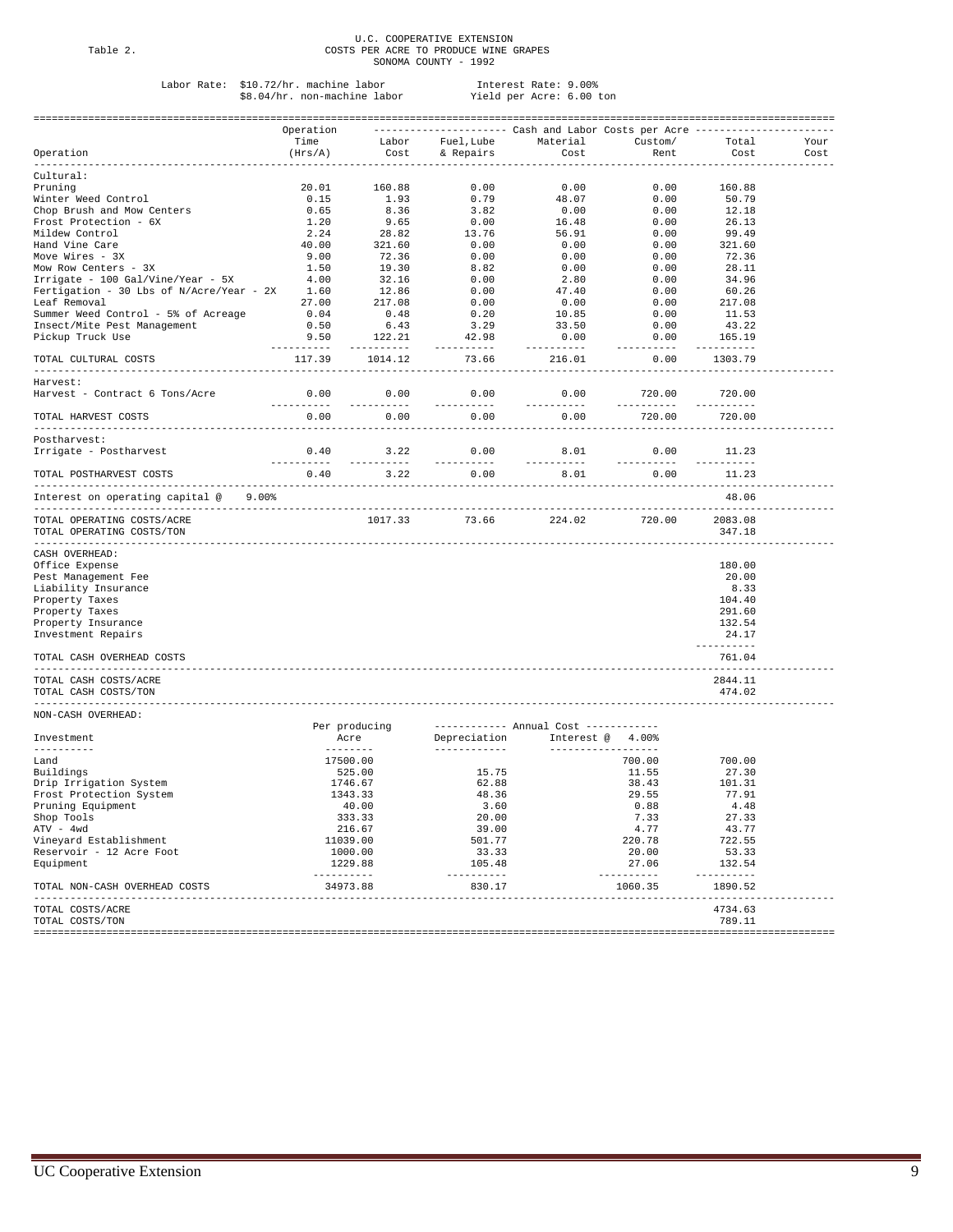# U.C. COOPERATIVE EXTENSION Table 3. COSTS AND RETURNS PER ACRE TO PRODUCE WINE GRAPE SONOMA COUNTY - 1992

# Labor Rate: \$10.72/hr. machine labor Interest Rate: 9.00% \$8.04/hr. non-machine labor

|                                                         |                                                         |                                     |                          | Price or Value or Your<br>Quantity/Acre Unit Cost/Unit Cost/Acre | Cost |
|---------------------------------------------------------|---------------------------------------------------------|-------------------------------------|--------------------------|------------------------------------------------------------------|------|
|                                                         |                                                         |                                     |                          |                                                                  |      |
| GROSS RETURNS<br>Wine Grapes                            |                                                         |                                     | 6.00 ton 1250.00 7500.00 |                                                                  |      |
| TOTAL GROSS RETURNS FOR WINE GRAPE                      |                                                         |                                     |                          | ----------<br>7500.00                                            |      |
| OPERATING COSTS<br>Herbicide:                           |                                                         |                                     |                          |                                                                  |      |
| Roundup                                                 |                                                         |                                     | 10.85                    | 21.70                                                            |      |
| Princep 4L                                              |                                                         |                                     | 5.09                     | 10.18                                                            |      |
| Goal 16E                                                |                                                         | $2.00$ qt<br>$2.00$ qt<br>$1.25$ qt | 21.63                    | 27.04                                                            |      |
| Water:                                                  |                                                         |                                     |                          |                                                                  |      |
| Water Frost Protection                                  |                                                         | $4.00$ acin<br>$4.05$ acin          | 4.12                     | 16.48                                                            |      |
| Water                                                   |                                                         |                                     | 2.67                     | 10.81                                                            |      |
| Fungicide:                                              |                                                         |                                     |                          |                                                                  |      |
| Thiolux                                                 | $6.00$ lb<br>$60.00$ lb                                 |                                     | 0.85                     | 5.10                                                             |      |
| Dusting Sulfur                                          |                                                         |                                     | 0.17                     | 10.20                                                            |      |
| Rubigan EC                                              | 19.00 oz                                                |                                     | 2.19                     | 41.61                                                            |      |
| Fertilizer:                                             |                                                         |                                     |                          |                                                                  |      |
| $6 - 3 - 9$                                             |                                                         |                                     | 30.00 lb of N 1.58 47.40 |                                                                  |      |
| Pesticide:<br>Pesticide Mix                             |                                                         | 1.00 appl                           | 33.50                    | 33.50                                                            |      |
| Contract:                                               |                                                         |                                     |                          |                                                                  |      |
| Harvest                                                 |                                                         |                                     | 120.00                   | 720.00                                                           |      |
| Harvest<br>Labor (machine)<br>Labor (non-machine)       | $6.00$ ton<br>$6.09$ hrs<br>$103.21$ hrs<br>$34.24$ gal |                                     | 10.72                    | 187.52                                                           |      |
|                                                         |                                                         |                                     | 8.04                     | 829.81                                                           |      |
| Fuel - Diesel                                           |                                                         |                                     | 0.71                     | 24.31                                                            |      |
| Lube                                                    |                                                         |                                     |                          | 3.65                                                             |      |
| Machinery repair                                        |                                                         |                                     |                          | 45.67                                                            |      |
| Interest on operating capital @ 9.00%                   |                                                         |                                     |                          | 48.06                                                            |      |
|                                                         |                                                         |                                     |                          | ----------                                                       |      |
| TOTAL OPERATING COSTS/ACRE<br>TOTAL OPERATING COSTS/TON |                                                         |                                     |                          | 2083.08<br>347.18                                                |      |
| NET RETURNS ABOVE OPERATING COSTS                       |                                                         |                                     |                          | ----------<br>5416.92                                            |      |
| CASH OVERHEAD COSTS:                                    |                                                         |                                     |                          |                                                                  |      |
| Office Expense                                          |                                                         |                                     |                          | 180.00                                                           |      |
| Pest Management Fee                                     |                                                         |                                     |                          | 20.00                                                            |      |
| Liability Insurance                                     |                                                         |                                     |                          | 8.33                                                             |      |
| Property Taxes                                          |                                                         |                                     |                          | 104.40                                                           |      |
| Property Taxes                                          |                                                         |                                     |                          | 291.60                                                           |      |
| Property Insurance                                      |                                                         |                                     |                          | 132.54                                                           |      |
| Investment Repairs                                      |                                                         |                                     |                          | 24.17                                                            |      |
|                                                         |                                                         |                                     |                          | ----------                                                       |      |
| TOTAL CASH OVERHEAD COSTS/ACRE                          |                                                         |                                     |                          | 761.04<br>--------------                                         |      |
| TOTAL CASH COSTS/ACRE                                   |                                                         |                                     |                          | 2844.11                                                          |      |
| TOTAL CASH COSTS/TON                                    |                                                         | ------------------------            |                          | 474.02                                                           |      |
| NON-CASH OVERHEAD COSTS (DEPRECIATION & INTEREST):      |                                                         |                                     |                          |                                                                  |      |
| Land                                                    |                                                         |                                     |                          | 700.00                                                           |      |
| Buildings                                               |                                                         |                                     |                          | 27.30                                                            |      |
| Drip Irrigation System                                  |                                                         |                                     |                          | 101.31                                                           |      |
| Frost Protection System                                 |                                                         |                                     |                          | 77.91                                                            |      |
| Pruning Equipment                                       |                                                         |                                     |                          | 4.48                                                             |      |
| Shop Tools                                              |                                                         |                                     |                          | 27.33                                                            |      |
| ATV - 4wd                                               |                                                         |                                     |                          | 43.77                                                            |      |
| Vineyard Establishment                                  |                                                         |                                     |                          | 722.55                                                           |      |
| Reservoir - 12 Acre Foot                                |                                                         |                                     |                          | 53.33                                                            |      |
| Equipment                                               |                                                         |                                     |                          | 132.54<br>--------                                               |      |
| TOTAL NON-CASH OVERHEAD COSTS/ACRE<br>------------      |                                                         |                                     |                          | 1890.52                                                          |      |
| TOTAL COSTS/ACRE                                        |                                                         |                                     |                          | 4734.63                                                          |      |
| TOTAL COSTS/TON                                         |                                                         |                                     |                          | 789.11                                                           |      |
| NET RETURNS ABOVE TOTAL COSTS                           |                                                         |                                     |                          | . <u>.</u> .<br>2765.37                                          |      |
|                                                         |                                                         |                                     |                          |                                                                  |      |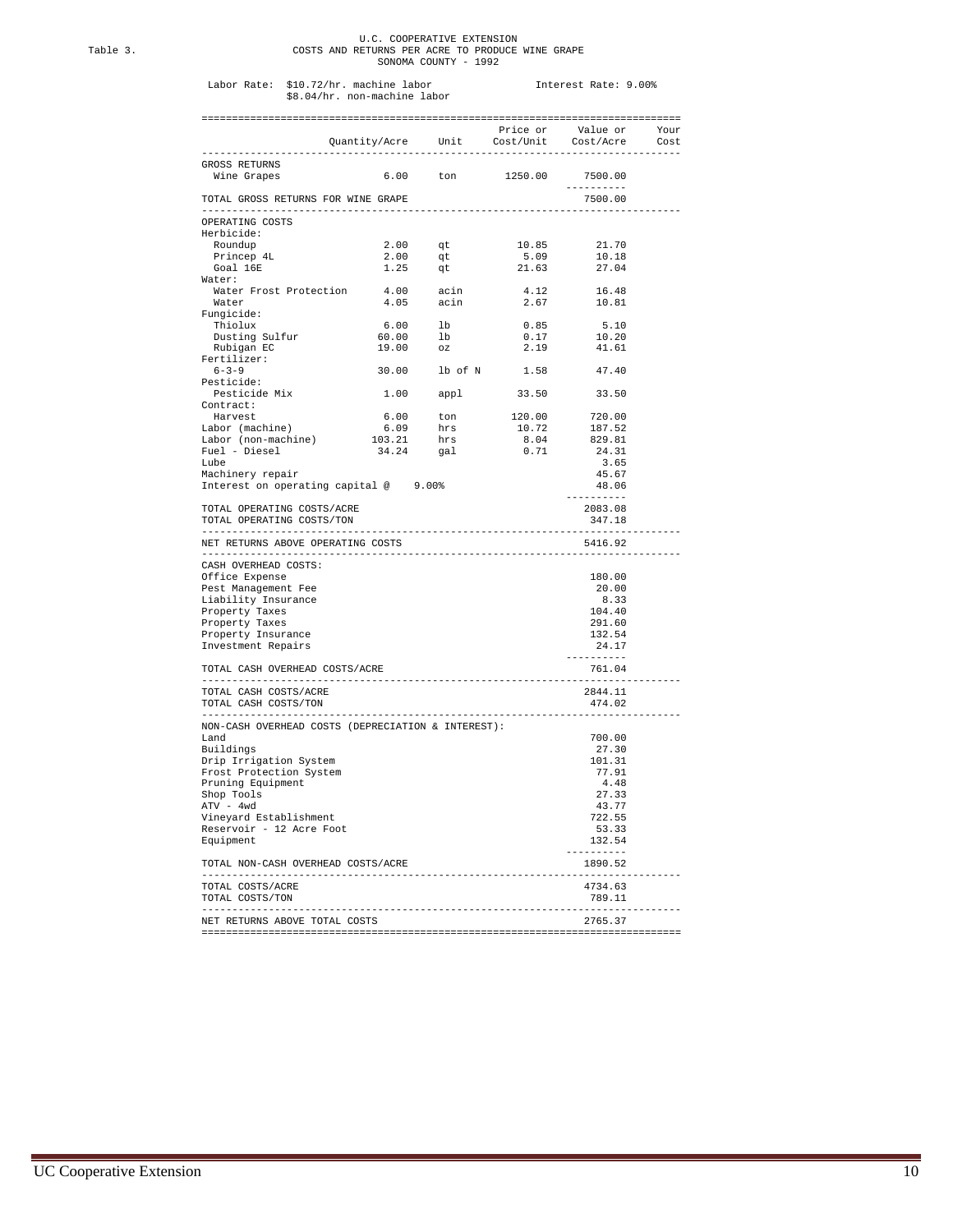|                                                                                      |            |                      |                                                    |       | U.C. COOPERATIVE EXTENSION |                     |                      |       |                                                                  |       |     |            |                 |
|--------------------------------------------------------------------------------------|------------|----------------------|----------------------------------------------------|-------|----------------------------|---------------------|----------------------|-------|------------------------------------------------------------------|-------|-----|------------|-----------------|
| Table 4.                                                                             |            |                      | MONTHLY CASH COSTS PER ACRE TO PRODUCE WINE GRAPES |       | SONOMA COUNTY - 1992       |                     |                      |       |                                                                  |       |     |            |                 |
|                                                                                      |            |                      |                                                    |       |                            |                     |                      |       |                                                                  |       |     |            |                 |
| Beginning DEC 91                                                                     | <b>DEC</b> | JAN                  | FEB                                                | MAR   | APR                        | MAY                 | JUN                  | JUL   | <b>AUG</b>                                                       | SEP   | OCT | <b>NOV</b> | TOTAL           |
| Ending NOV 92                                                                        | 91         | 92                   | 92                                                 | 92    | 92                         | 92                  | 92                   | 92    | 92                                                               | 92    | 92  | 92         |                 |
| Cultural:                                                                            |            |                      |                                                    |       |                            |                     |                      |       |                                                                  |       |     |            |                 |
| Pruning                                                                              | 53.63      | 53.63                | 53.63                                              |       |                            |                     |                      |       |                                                                  |       |     |            | 160.88          |
| Winter Weed Control                                                                  | 50.79      |                      |                                                    |       |                            |                     |                      |       |                                                                  |       |     |            | 50.79           |
| Chop Brush and Mow Center                                                            |            |                      | 12.18                                              |       |                            |                     |                      |       |                                                                  |       |     |            | 12.18           |
| Frost Protection - 6X                                                                |            |                      |                                                    | 13.06 | 13.06                      |                     |                      |       |                                                                  |       |     |            | 26.13           |
| Mildew Control                                                                       |            |                      |                                                    | 11.32 | 25.59                      | 18.21               | 28.12                | 16.25 |                                                                  |       |     |            | 99.49           |
| Hand Vine Care                                                                       |            |                      |                                                    |       |                            | 53.63 107.17 107.17 |                      | 53.63 |                                                                  |       |     |            | 321.60          |
| Move Wires - 3X                                                                      |            |                      |                                                    |       |                            | 48.24               | 24.12                |       |                                                                  |       |     |            | 72.36           |
| Mow Row Centers - 3X                                                                 |            |                      |                                                    |       |                            | 9.37                | 9.37                 | 9.37  |                                                                  |       |     |            | 28.11           |
| Irrigate - 5X                                                                        |            |                      |                                                    |       |                            | 6.99                | 6.99                 | 13.99 | 6.99                                                             |       |     |            | 34.96           |
| Fertigation - 2X                                                                     |            |                      |                                                    |       |                            | 30.13               | 30.13                |       |                                                                  |       |     |            | 60.26           |
| Leaf Removal                                                                         |            |                      |                                                    |       |                            |                     | 217.08               |       |                                                                  |       |     |            | 217.08          |
| Summer Weed Control                                                                  |            |                      |                                                    |       |                            |                     | 11.53                |       |                                                                  |       |     |            | 11.53           |
| Insect/Mite Pest Management                                                          |            |                      | 16.52 16.52 16.52 16.52 16.52                      |       |                            |                     | 43.22<br>16.52 16.52 |       | 16.52 16.52 16.52                                                |       |     |            | 43.22<br>165.19 |
| Pickup Truck Use                                                                     |            |                      |                                                    |       |                            |                     |                      |       |                                                                  |       |     |            |                 |
| TOTAL CULTURAL COSTS                                                                 |            |                      |                                                    |       |                            |                     |                      |       | 120.94 70.15 82.33 40.90 108.79 236.64 494.26 109.75 23.51 16.52 |       |     |            | 1303.79         |
| Harvest:                                                                             |            |                      |                                                    |       |                            |                     |                      |       |                                                                  |       |     |            |                 |
| Harvest - Contract 6 Tons                                                            |            |                      |                                                    |       |                            |                     |                      |       | 720.00                                                           |       |     |            | 720.00          |
| TOTAL HARVEST COSTS                                                                  |            |                      |                                                    |       |                            |                     |                      |       | 720.00                                                           |       |     |            | 720.00          |
| Postharvest:                                                                         |            |                      |                                                    |       |                            |                     |                      |       |                                                                  |       |     |            |                 |
| Irrigate - Postharvest                                                               |            |                      |                                                    |       |                            |                     |                      |       |                                                                  | 11.23 |     |            | 11.23           |
|                                                                                      |            |                      |                                                    |       |                            |                     |                      |       |                                                                  |       |     |            |                 |
| TOTAL POSTHARVEST COSTS                                                              |            |                      |                                                    |       |                            |                     |                      |       |                                                                  | 11.23 |     |            | 11.23           |
| Interest on oper. capital                                                            |            | $0.91$ 1.43          | 2.05                                               | 2.36  | 3.17                       | 4.95                | 8.66                 |       | 9.48 15.05                                                       |       |     |            | 48.06           |
| TOTAL OPERATING COSTS/ACRE 121.84                                                    |            |                      |                                                    |       |                            |                     |                      |       | 71.58 84.38 43.26 111.97 241.59 502.92 119.23 758.57 27.74       |       |     |            | 2083.08         |
| TOTAL OPERATING COSTS/TON 20.31 11.93 14.06 7.21 18.66 40.26 83.82 19.87 126.43 4.62 |            |                      |                                                    |       |                            |                     |                      |       |                                                                  |       |     |            | 347.18          |
| OVERHEAD:                                                                            |            |                      |                                                    |       |                            |                     |                      |       |                                                                  |       |     |            |                 |
| Office Expense                                                                       | 18.00      | 18.00                | 18.00                                              | 18.00 | 18.00                      | 18.00               | 18.00                | 18.00 | 18.00                                                            | 18.00 |     |            | 180.00          |
| Pest Management Fee                                                                  | 2.00       | 2.00                 | 2.00                                               | 2.00  | 2.00                       | 2.00                | 2.00                 | 2.00  | 2.00                                                             | 2.00  |     |            | 20.00           |
| Liability Insurance                                                                  |            | 8.33                 |                                                    |       |                            |                     |                      |       |                                                                  |       |     |            | 8.33            |
| Property Taxes                                                                       | 250.20     |                      |                                                    |       | 145.80                     |                     |                      |       |                                                                  |       |     |            | 396.00          |
| Property Taxes                                                                       | 250.20     |                      |                                                    |       | 145.80                     |                     |                      |       |                                                                  |       |     |            | 396.00          |
| Property Insurance                                                                   |            | 132.54               |                                                    |       |                            |                     |                      |       |                                                                  |       |     |            | 132.54          |
| Investment Repairs                                                                   |            |                      | 2.42 2.42 2.42 2.42                                |       | 2.42                       | 2.42                | 2.42                 | 2.42  | 2.42                                                             | 2.42  |     |            | 24.17           |
| TOTAL CASH OVERHEAD COSTS                                                            |            |                      | 272.61 163.29 22.42 22.42 168.21                   |       |                            |                     |                      |       | 22.42 22.42 22.42 22.42                                          | 22.42 |     |            | 761.04          |
| TOTAL CASH COSTS/ACRE                                                                |            | 394.46 234.87 106.80 |                                                    |       |                            |                     |                      |       | 65.68 280.18 264.00 525.33 141.65 780.98                         | 50.16 |     |            | 2844.11         |
| TOTAL CASH COSTS/TON                                                                 |            | 65.74 39.14 17.80    |                                                    |       | 10.95 46.70                | 44.00               |                      |       | 87.56 23.61 130.16 8.36                                          |       |     |            | 474.02          |
|                                                                                      |            |                      |                                                    |       |                            |                     |                      |       |                                                                  |       |     |            |                 |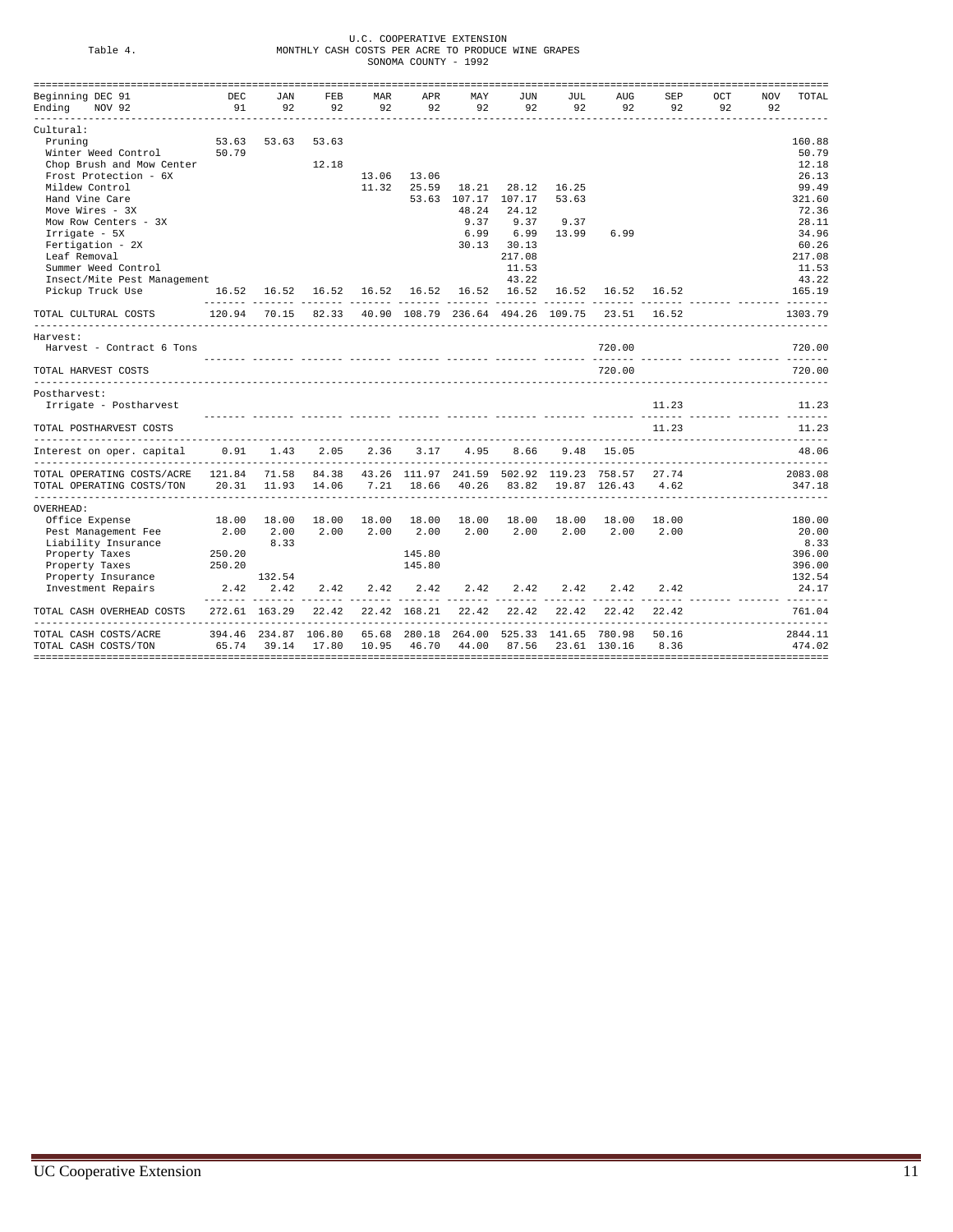#### ANNUAL EQUIPMENT COSTS

#### ========================================================================================= - Non-Cash Over. - - Cash Overhead -

| Description<br>Yr.               |          | Yrs | 11011 CUDII OVCI.<br>Depre- | Price Life ciation Interest | CUDII OVCIIICUM<br>Insur-<br>ance | Taxes  | Total   |
|----------------------------------|----------|-----|-----------------------------|-----------------------------|-----------------------------------|--------|---------|
| 92 60 hp 4WD Tractor             | 29900 15 |     | 1794.00                     | 657.80                      | 82.23                             | 180.90 | 2714.93 |
| 92 Duster                        | 3035 10  |     | 273.20                      | 66.76                       | 8.35                              | 18.36  | 366.67  |
| 92 Flail Mower - 8'              | 5500     | 10  | 495.00                      | 121.00                      | 15.13                             | 33.28  | 664.41  |
| 92 Orchard Sprayer               | 4560     | 10  | 410.40                      | 100.32                      | 12.54                             | 27.59  | 550.85  |
| 92 Pickup Truck - 1/2 Ton        | 16500 7  |     | 2121.43                     | 363.00                      | 45.37                             | 99.82  | 2629.62 |
| 92 Weed Sprayer - 50 Gal 2000 10 |          |     |                             | 180.00 44.00                | 5.50                              | 12.10  | 241.60  |
| TOTAL                            | 61495    |     | 5274.03                     | 1352.88 169.12              |                                   | 372.05 | 7168.08 |
| 60% of New Cost * 36897          |          |     |                             | 3164.42 811.73 101.47       |                                   | 223.23 | 4300.85 |

#### ANNUAL INVESTMENT COSTS

#### =================================================================================================== - Non-Cash Over. - ------ Cash Overhead ------ Yrs Depre- Insur-

| Yr         | Description              | Price   | 1 r s | vepre-<br>Life ciation | Interest | insur-<br>ance | Taxes   | Repairs | Total    |
|------------|--------------------------|---------|-------|------------------------|----------|----------------|---------|---------|----------|
| INVESTMENT |                          |         |       |                        |          |                |         |         |          |
|            | $ATV - 4wd$              | 6500    | 5.    | 1170.00                | 143.00   | 17.88          | 39.33   | 50.00   | 1420.21  |
|            | Buildings                | 15750   | 30    | 472.50                 | 346.50   | 43.31          | 95.29   | 100.00  | 1057.60  |
|            | Drip Irrigation System   | 52400   | 25    | 1886.40                | 1152.80  | 144.10         | 317.02  | 300.00  | 3800.32  |
|            | Frost Protection System  | 40300   | 25    | 1450.80                | 886.60   | 110.83         | 243.82  | 150.00  | 2842.05  |
| Land       |                          | 525000  |       |                        | 21000.00 | 2625.00        | 5775.00 | 0.00    | 29400.00 |
|            | Pruning Equipment        | 1200    | 10    | 108.00                 | 26.40    | 3.30           | 7.26    | 25.00   | 169.96   |
|            | Reservoir - 12 Acre Foot | 30000   | 30    | 1000.00                | 600.00   | 75.00          | 165.00  | 0.00    | 1840.00  |
|            | Shop Tools               | 10000   | 1.5   | 600.00                 | 220.00   | 27.50          | 60.50   | 100.00  | 1008.00  |
|            | Vineyard Establishment   | 331170  | 22    | 15053.10               | 6623.40  | 827.92         | 1821.43 | 0.00    | 24325.85 |
|            | TOTAL INVESTMENT         | 1012320 |       | 21740.80               | 30998.70 | 3874.84        | 8524.65 | 725.00  | 65863.99 |
|            |                          |         |       |                        |          |                |         |         |          |

ANNUAL BUSINESS OVERHEAD COSTS

| Units/<br>Farm | Unit | Price/<br>Unit | Total<br>Cost |
|----------------|------|----------------|---------------|
| 30.00          | acre | 8.33           | 249.90        |
| 30.00          | acre | 180.00         | 5400.00       |
| 30.00          | acre | 20.00          | 600.00        |
| 30.00          | acre | 104.40         | 3132.00       |
|                |      |                |               |

U.C. COOPERATIVE EXTENSION Table 6.  $$\tt U.C.$  COOPERATIVE EXTENSION HOURLY EQUIPMENT COSTS Table 6. HOURLY EQUIPMENT COSTS SONOMA COUNTY - 1992

==================================================================================================================

|                           | $-Non-Cash Over. - cash Over. - Cash Overhead - --- Over.$<br>Actual<br>Fuel &<br>Total<br>Depre-<br>Insur-<br>Hours |         |          |      |       |         |      |       | Total     |  |
|---------------------------|----------------------------------------------------------------------------------------------------------------------|---------|----------|------|-------|---------|------|-------|-----------|--|
| Yr Description            | Used                                                                                                                 | ciation | Interest | ance | Taxes | Repairs | Lube | Oper. | Costs/Hr. |  |
| 92 60 hp 4WD Tractor      | 167.6                                                                                                                | 6.42    | 2.36     | 0.29 | 0.65  | 1.49    | 2.41 | 3.90  | 13.63     |  |
| 92 Duster                 | 38.4                                                                                                                 | 4.27    | 1.04     | 0.13 | 0.29  | 1.52    | 0.00 | 1.52  | 7.25      |  |
| 92 Flail Mower - 8'       | 64.5                                                                                                                 | 4.60    | 1.13     | 0.14 | 0.31  | 1.58    | 0.00 | 1.58  | 7.76      |  |
| 92 Orchard Sprayer        | 43.8                                                                                                                 | 5.62    | 1.37     | 0.17 | 0.38  | 2.29    | 0.00 | 2.29  | 9.83      |  |
| 92 Pickup Truck - 1/2 Ton | 285.0                                                                                                                | 4.47    | 0.76     | 0.10 | 0.21  | 2.99    | 1.53 | 4.52  | 10.06     |  |
| 92 Weed Sprayer - 50 Gal  | 5.6                                                                                                                  | 19.18   | 4.69     | 0.59 | 1.29  | 1.00    | 0.00 | 1.00  | 26.75     |  |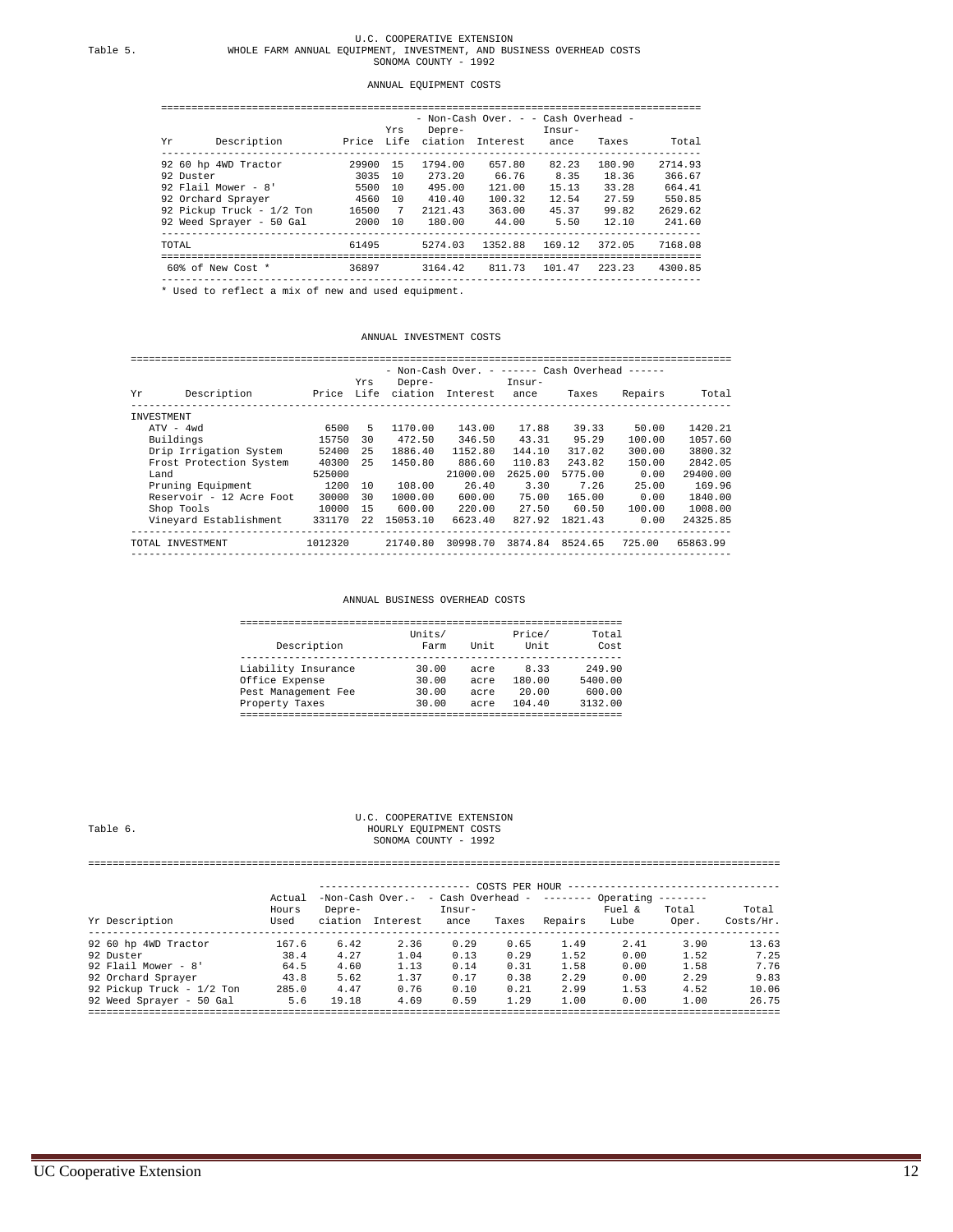# U.C. COOPERATIVE EXTENSION Table 7. RANGING ANALYSIS SONOMA COUNTY - 1992

## COSTS PER ACRE AT VARYING YIELDS TO PRODUCE WINE GRAPE

|                                  |                |                |          | YIELD (TON/ACRE) |         |       |      |
|----------------------------------|----------------|----------------|----------|------------------|---------|-------|------|
|                                  | $\overline{3}$ | $\overline{4}$ | 5        | 6                |         | 7 8 9 |      |
| OPERATING COSTS/ACRE:            |                |                |          |                  |         |       |      |
| Cultural Cost                    | 1304           | 1304           | 1304     | 1304             | 1304    | 1304  | 1304 |
| Harvest Cost                     | 360            | 480            | 600      | 720              | 840     | 960   | 1080 |
| Postharvest Cost                 | 11             | 11             | 11       | 11               | 11      | 11    | 11   |
| Interest on operating capital 45 |                | 46             | 47       | 48               | 49      | 50    | 51   |
| TOTAL OPERATING COSTS/ACRE       | 1720           | 1841           | 1962     | 2083             | 2204    | 2325  | 2446 |
| TOTAL OPERATING COSTS/TON        | 573            | 460            | 392      | 347              | 315     | 291   | 272  |
| CASH OVERHEAD COSTS/ACRE         | 761            | 761            | 761      | 761              | 761     | 761   | 761  |
| TOTAL CASH COSTS/ACRE            | 2481           | 2602           | 2723     | 2844             | 2965    | 3086  | 3207 |
| TOTAL CASH COSTS/TON             | 827            | 651            | 545      | 474              | 424     | 386   | 356  |
| NON-CASH OVERHEAD COSTS/ACRE     | 1891           | 1891           | 1891     | 1891             | 1891    | 1891  | 1891 |
| 4372<br>TOTAL COSTS/ACRE         |                | 4493           | 4614     | 4735             | 4856    | 4976  | 5097 |
| TOTAL COSTS/TON                  | 1457           |                | 1123 923 |                  | 789 694 | 622   | 566  |
|                                  |                |                |          |                  |         |       |      |

|  | URNS | PER | ACRE | ABOVE . | OPERATING COSTS | FOR | <b>WINE</b> |  |
|--|------|-----|------|---------|-----------------|-----|-------------|--|
|  |      |     |      |         |                 |     |             |  |

| <b>PRTCE</b>      | (TON/ACRE)<br>YIELD |      |      |      |      |       |       |
|-------------------|---------------------|------|------|------|------|-------|-------|
| (DOLLARS PER TON) | 3                   | 4    | 5    | 6    |      | 8     | 9     |
| 950.00            | 1130                | 1959 | 2788 | 3617 | 4446 | 5275  | 6104  |
| 1050.00           | 1430                | 2359 | 3288 | 4217 | 5146 | 6075  | 7004  |
| 1150.00           | 1730                | 2759 | 3788 | 4817 | 5846 | 6875  | 7904  |
| 1250.00           | 2030                | 3159 | 4288 | 5417 | 6546 | 7675  | 8804  |
| 1350.00           | 2330                | 3559 | 4788 | 6017 | 7246 | 8475  | 9704  |
| 1450.00           | 2630                | 3959 | 5288 | 6617 | 7946 | 9275  | 10604 |
| 1550.00           | 2930                | 4359 | 5788 | 7217 | 8646 | 10075 | 11504 |
|                   |                     |      |      |      |      |       |       |

NET RETURNS PER ACRE ABOVE CASH COSTS FOR WINE GRAPE

| <b>PRTCE</b>      | (TON/ACRE)<br>YIELD |      |      |      |      |      |       |
|-------------------|---------------------|------|------|------|------|------|-------|
| (DOLLARS PER TON) | 3                   | 4    | 5    | 6    |      | 8    | 9     |
| 950.00            | 369                 | 1198 | 2027 | 2856 | 3685 | 4514 | 5343  |
| 1050.00           | 669                 | 1598 | 2527 | 3456 | 4385 | 5314 | 6243  |
| 1150.00           | 969                 | 1998 | 3027 | 4056 | 5085 | 6114 | 7143  |
| 1250.00           | 1269                | 2398 | 3527 | 4656 | 5785 | 6914 | 8043  |
| 1350.00           | 1569                | 2798 | 4027 | 5256 | 6485 | 7714 | 8943  |
| 1450.00           | 1869                | 3198 | 4527 | 5856 | 7185 | 8514 | 9843  |
| 1550.00           | 2169                | 3598 | 5027 | 6456 | 7885 | 9314 | 10743 |

|  | TRN C<br>$-$ | PER | ACRE | ABOVE | TOTAL COSTS 1 | FOR | <b>WINE</b> |  |
|--|--------------|-----|------|-------|---------------|-----|-------------|--|
|  |              |     |      |       |               |     |             |  |

| PRICE             | (TON/ACRE)<br>YIELD |        |      |      |      |      |      |
|-------------------|---------------------|--------|------|------|------|------|------|
| (DOLLARS PER TON) |                     | 4      | 5    | 6    |      | 8    | 9    |
| 950.00            | $-1522$             | $-693$ | 136  | 965  | 1794 | 2624 | 3453 |
| 1050.00           | $-1222$             | $-293$ | 636  | 1565 | 2494 | 3424 | 4353 |
| 1150.00           | $-922$              | 107    | 1136 | 2165 | 3194 | 4224 | 5253 |
| 1250.00           | $-622$              | 507    | 1636 | 2765 | 3894 | 5024 | 6153 |
| 1350.00           | $-322$              | 907    | 2136 | 3365 | 4594 | 5824 | 7053 |
| 1450.00           | $-22$               | 1307   | 2636 | 3965 | 5294 | 6624 | 7953 |
| 1550.00           | 278                 | 1707   | 3136 | 4565 | 5994 | 7424 | 8853 |
|                   |                     |        |      |      |      |      |      |